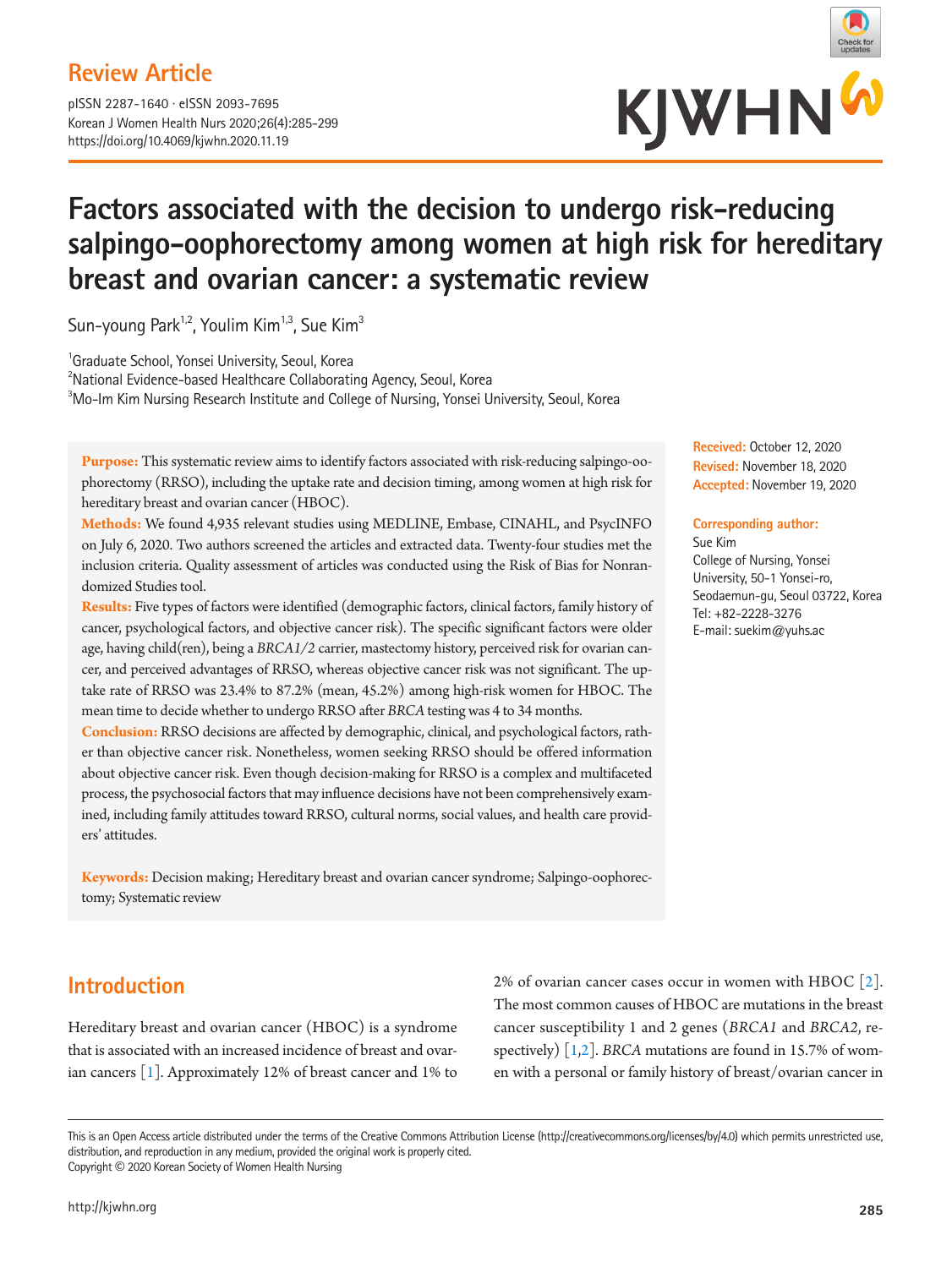## **Summary statement**

#### • **What is already known about this topic?**

Decision-making for risk-reducing salpingo-oophorectomy (RRSO) in women at high risk for hereditary breast ovarian cancer (HBOC) is a complex process influenced by demographic, clinical, psychological factors, and family history of cancer.

• **What this paper adds**

Significant factors for RRSO were older age, having child(ren), being a *BRCA* carrier, mastectomy history, perceived risk of ovarian cancer, and perceived advantages of RRSO. Objective cancer risk, however, was not significant.

#### • **Implications for practice, education, and/or policy**

Psychosocial factors should be comprehensively examined for women at high risk for HBOC contemplating RRSO, including family attitudes, cultural/social values, and health care providers' attitudes. Women seeking RRSO should be offered information about their objective cancer risk.

Korea [\[3](#page-12-1)]. Among *BRCA1* carriers, the average lifetime cancer risks are 67% for breast cancer and 45% for ovarian cancer. Among *BRCA2* carriers, these risks are 66% and 12% for breast and ovarian cancer, respectively. Therefore, clinical prevention options, such as risk-reducing salpingo-oophorectomy (RRSO), risk-reducing mastectomy (RRM), intensive surveillance for early detection of ovarian/breast cancer, and chemoprevention with tamoxifen, are offered to women at high risk for HBOC  $[1,2]$  $[1,2]$ .

Among these preventive strategies, the most frequently offered option is RRSO because it reduces the risk of cancer incidence by more than 95% for ovarian cancer and 50% for breast cancer [\[4\]](#page-12-2). The National Comprehensive Cancer Network recommends that RRSO should be considered for women with *BRCA* mutations aged 35 to 40 years who have completed childbirth [\[5\]](#page-12-3). However, deciding to undergo RRSO is not an easy process and is affected by multifaceted factors  $[1,5,6]$  $[1,5,6]$  $[1,5,6]$ . Because RRSO not only causes postoperative menopause  $[1,5]$ , but also negatively affects quality of life and psychological health, and can also alter one's identity as a woman  $[5,7]$  $[5,7]$  $[5,7]$ . Previous studies have shown that women tend to overestimate their own cancer risk  $\lceil 8 \rceil$ , to perceive information about cancer risk and preventive surgery as lacking  $[9]$ , and to feel that there is pressure from clinical specialists to choose certain preventive options [\[10](#page-12-8)]. Therefore, genetic counseling should be improved to provide helpful decision-making support, and to do so, it is necessary to understand the current process of making decisions about RRSO [5[,7\]](#page-12-5).

After disclosure of the results of the *BRCA* test, it takes a long time for some women to select a preventive option  $[7]$  $[7]$ , and RRSO rates have been reported to range from 13% in the USA to 75% in the Netherlands  $[11]$  $[11]$ . Therefore, a comprehensive exploration of the rate and timing of decision-making regarding RRSO is needed.

Although previous studies have shown that RRSO decision-making is influenced by demographic, clinical, psychological, and social factors  $[7,11-13]$  $[7,11-13]$  $[7,11-13]$ , only one systematic review has integrated and explored various factors, and it did not identify significant factors [[7\]](#page-12-5). Furthermore, perceptions of HBOC and RRSO, as well as healthcare infrastructure and culture, have changed since that systematic review was published in 2009 [\[7\]](#page-12-5). In Korea, the Health Insurance Review and Assessment Service approved *BRCA1/2* tests and RRSO for high-risk populations for HBOC in 2012 and 2013, respectively [\[14\]](#page-12-9). In addition, international interest in *BRCA* and preventive surgery has increased since the actress Angelina Jolie, who is a *BRCA1* carrier, received RRM in 2013 [\[13](#page-12-8)[,14\]](#page-12-9). Despite prior research, there are gaps in explaining the process and factors associated with current RRSO decision-making.

This systematic review sought to identify the factors that influence the decision to undergo RRSO based on the existing literature. In addition, we explored the uptake rate of RRSO and the time interval between *BRCA* testing and RRSO among women at high risk for HBOC.

## **Methods**

**Ethics statement:**This study is a literature review of previously published studies and was therefore exempt from institutional review board approval.

This systematic review was conducted in accordance with the guidelines proposed by the Preferred Reporting Items of Sys-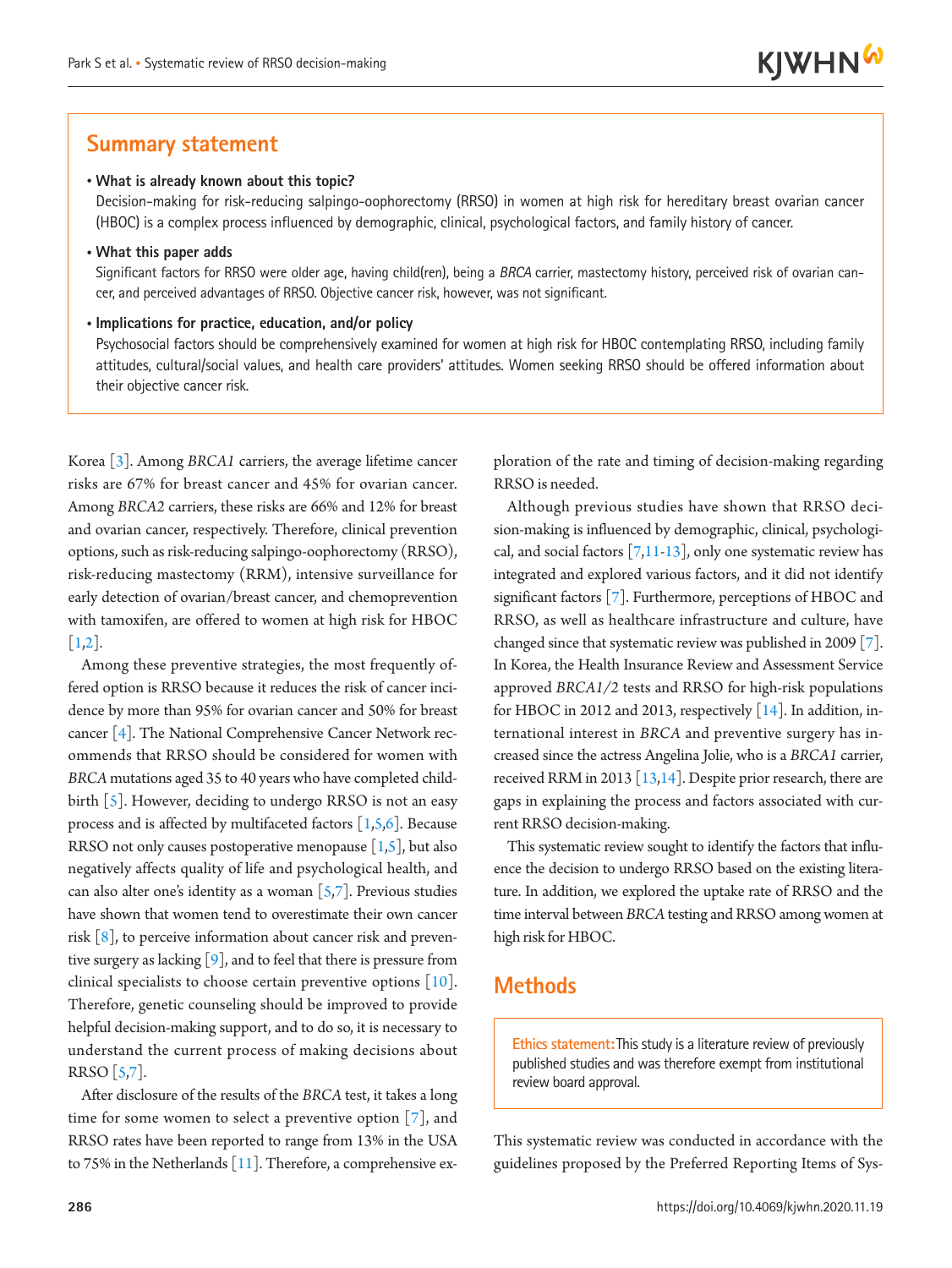**KJWHN<sup>W</sup>** 

tematic Review and Meta-Analysis (PRISMA) [[15](#page-12-10)]. The study protocol was registered prospectively at the National Institute for Health Research (registration number: CRD42020188202).

#### **Literature search**

To decide on the search terms, we reviewed 100 abstracts from relevant studies retrieved from MEDLINE. We combined keywords, such as "hereditary breast ovarian cancer," "*BRCA*," "risk-reducing surgery," and "decision-making," using "OR" for similar concepts and using "AND" for differing clusters. On July 6, 2020, the MEDLINE, Embase, CINAHL, and PsycINFO databases were searched, without any limitations on publication date (Supplementary Table 1).

#### **Study selection criteria**

**Table 1.** PICO framework

To identify suitable studies for this study purpose, PICO (population, intervention, comparison, outcome) criteria were defined and listed (Table 1). Based on PICO, the inclusion criteria were determined as follows: studies that (1) were about women at high risk for HBOC (e.g., *BRCA1/2* carriers, women with a family history of breast and/or ovarian cancers in multiple generations, and women who received genetic counseling for [risk of] breast and/or ovarian cancers); (2) reported on the factors influencing RRSO decision-making; and (3) were written in Korean or English. The exclusion criteria were as follows: (1) gray literature without peer review (e.g., conference abstracts, dissertations, and white reports); (2) animal experiments or preclinical experiments; (3) reviews, letters, and editorials; and (4) qualitative research.

Duplicate studies and gray literature were removed using a bibliography management program (EndNote X7, Clarivate, London, UK). Two authors (SYP and YLK) independently reviewed the titles and abstracts of identified studies, and selected studies according to the selection criteria.

#### **Risk-of-bias assessment**

Two authors (SYP and YLK) independently assessed the quality of selected articles using the Risk of Bias for Nonrandomized Studies tool (RoBANS, version 2.0) [\[16\]](#page-12-11). RoBANS is a risk-ofbias tool for non-randomized trials (e.g., cohort studies, case-control, and before-and-after studies) that evaluates the selection of populations, confounding variables, measurement exposure, outcome blinding, incomplete data, and selective reporting. Ro-BANS has moderate reliability, acceptable validity, and is compatible with domains of the Cochrane risk-of-bias tool  $[16]$ . The results of evaluating these domains were presented as "low," "high," and "unclear" with Revman (version 5.0, Cochrane Community, Oxford, UK).

#### **Data analysis**

One author (SYP) extracted the data from the selected literature using a predesigned form (first author and publication year, research country, population characteristics, study design and time of measurement, measurement, and significant or insignificant factors influencing RRSO), and another author (YLK) cross-checked the accuracy of data extraction. To show the overall significance of the reported factors, we synthesized data if the relevant factors were reported in two or more studies, and presented the ratio of the number of papers between significant and non-significant factors. The factors affecting decisions about RRSO were categorized into (1) demographic factors, (2) clinical factors, (3) family history of ovarian/breast cancer, (4) psychological factors, and (5) the objective risk of developing ovarian or breast cancer. To analyze the RRSO uptake rate, the intent and rate of RRSO were presented separately.

| Population (P)   | Women at high risk for HBOC include the following:                                     |  |  |  |  |
|------------------|----------------------------------------------------------------------------------------|--|--|--|--|
|                  | - BRCA1/2 carriers                                                                     |  |  |  |  |
|                  | - Women with a family history of breast and/or ovarian cancers in multiple generations |  |  |  |  |
| Intervention (I) | Studies that analyzed factors associated with RRSO decision-making                     |  |  |  |  |
| Comparators (C)  | Factors associated with decision-making of the following:                              |  |  |  |  |
|                  | - Chemoprevention                                                                      |  |  |  |  |
|                  | - Surveillance                                                                         |  |  |  |  |
|                  | - Risk-reducing mastectomy                                                             |  |  |  |  |
| Outcomes (0)     | Factors associated with RRSO decision-making among women at high risk for HBOC         |  |  |  |  |
|                  | Rates of RRSO decision-making                                                          |  |  |  |  |
|                  | Timing of RRSO decision-making                                                         |  |  |  |  |

*BRCA*: Breast cancer susceptibility gene; HBOC: hereditary breast and ovarian cancer; RRSO: risk‐reducing salpingo‐oophorectomy.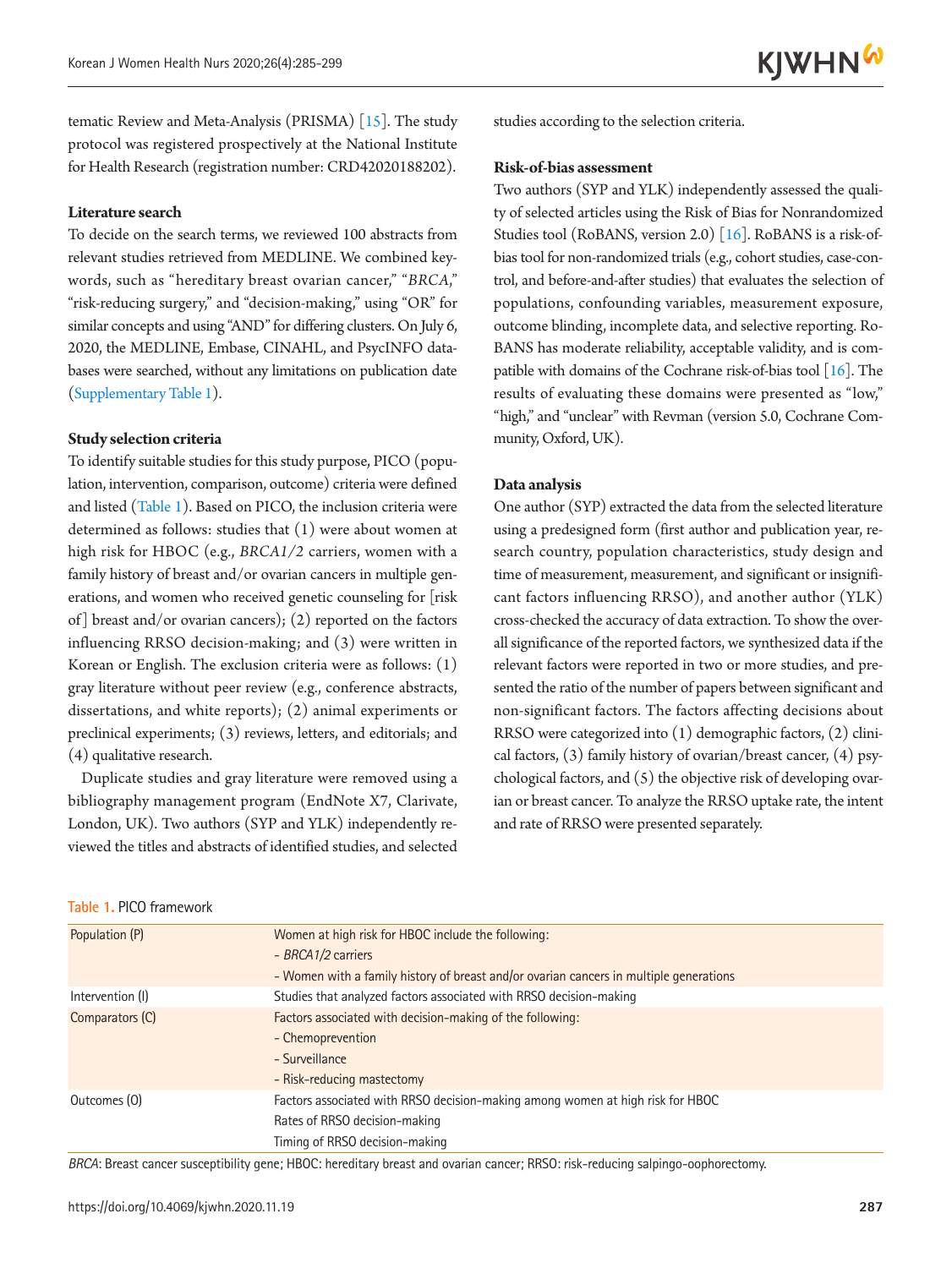## **Results**

#### **Characteristics of the selected studies**

The chosen search strategies identified a total of 4,935 studies, from which 24 studies were finally included in the systematic review [11-14[,17](#page-12-12)[-36](#page-13-0)] (Table 2, Figure 1). The 24 studies included a total of  $6,793$  women (range,  $42-1,241$ ), and 10 were conducted in the United States, nine in Europe, two in Korea, and one each in Australia, Israel, and the United States/Canada/Europe together. Five studies (20.8%) were cross-sectional, 9 (37.5%) were prospective cohorts, and 10 (41.7%) used a retrospective cohort design. The selected literature were published between 1999 and 2019.

#### **Risk-of-bias assessment**

The risk of bias in the selected literature was moderately low (Figure 2). In particular, four domains were assessed as having a low risk of bias: selection of the population (91.7%), confounding variables (87.5%), measurement of exposure (100%), and incomplete data reporting (95.8%). For the blinding of the outcome evaluation, the risk of bias was unclear in 41.7% of articles, and for the section of selective reporting, 25% of articles were evaluated as unclear because they did not report whether the institutional review board had approved their research protocol or whether the researchers prospectively conducted their study after the protocol was registered. Although it was difficult to determine the level of bias of these two domains, we assumed that these two domains did not significantly affect the overall quality of the selected articles. Thus, all selected studies were included in the data analysis (Figure 2).

#### **Factors associated with RRSO decision-making**

#### *Demographic factors*

Among the 19 studies that explored the effect of age on RRSO, 13 (68.4%) reported that older age was associated with a higher uptake of RRSO [11-1[3,21](#page-12-13)[,23](#page-13-1)[-26](#page-13-2),28[,30](#page-13-3)[,31](#page-13-4)[,33](#page-13-5)[,35\]](#page-13-6). A Korean study [\[12\]](#page-12-7) showed more instances of RRSO in women in their 40s than in their 50s, but the RRSO rate was higher in those over 50 years old in the United States [13] and France [\[25\]](#page-13-2).

In 60.0% of the articles [11,23,26], more women chose RRSO if they had a child(ren). Marital status (80.0%) [20,29,32,33], employment status (100%) [12,14,20,32], education level (88.9%) [12-14,20,21,30,32,33], and race (80.0%) [13,20,21,32] were consistently non-significant factors for RRSO.

#### *Clinical factors*

All of the articles (100%) found that *BRCA1/2* gene mutations were a significant factor in decision-making about RRSO [5[,19,](#page-12-10)23,30]; however, the type of *BRCA* mutation was not a significant factor in the articles  $(83.3%)$  that reported it  $[11,13,$ 14,26,28]. A personal history of mastectomy was a significant factor in 80.0% of articles [1[3,18](#page-12-14)[,22](#page-13-7),27], while only 40.0% [12,23,27] and 33.3% of articles  $[14,23]$  reported that a personal history of breast cancer and menopausal status were significant factors for RRSO.

#### *Family history of cancer*

The vast majority of articles (81.8%) [12-14[,20](#page-12-15)[-22](#page-13-7),2[8,32,](#page-13-8)36] reported that a family history of breast cancer influenced RRSO decision-making; however, a family history of ovarian cancer was not a significant factor in 66.6% of articles [12-1[4,19](#page-12-10)[,20](#page-12-15)[,](#page-13-7) [22,](#page-13-7)33,36] (Tables 2, 3). Singh et al. [13] particularly suggested that although a family history of ovarian cancer was not a significant factor, the death of a mother or relative from pelvic or breast cancer affected RRSO decisions.

#### *Psychological factors*

The perceived risk/anxiety/concern for ovarian cancer was a significant factor in determining RRSO in most studies (91.7%, 11 of 12) that reported it [\[18](#page-12-14)-2[1,29,](#page-13-9)31-36]. Meanwhile, the perceived risk for breast cancer was not significant in two articles [21[,32\]](#page-13-8). Four articles  $[20,29,33,34]$  $[20,29,33,34]$  $[20,29,33,34]$  $[20,29,33,34]$  $[20,29,33,34]$  consistently reported that positive perceptions of RRSO were related to the decision to undergo surgery. With regard to negative perceptions of RRSO, two studies [\[20](#page-12-15)[,34](#page-13-10)] reported conflicting results. Cancer-related distress  $[20,21]$  $[20,21]$ , anxiety  $[33,34]$  $[33,34]$ , and depression  $[12,33]$  were not significant factors for RRSO in the two articles that reported those factors. The significance of health perceptions differed between the two studies [1[2,29](#page-13-9)].

#### *Objective cancer risk*

As a possible factor influencing RSSO decision-making, the reported objective cancer risk was the risk level evaluated by family cancer/genetic specialists based on a person's family cancer history [\[34,](#page-13-10)36], and breast cancer risk assessment tool according to the person's cancer status and family cancer history such as the BRCAPRO statistical model [\[20](#page-12-15),21]. The objective cancer risk did not influence women's RRSO decision-making in four articles [\[20,](#page-12-15)21[,34](#page-13-10),36].

#### **Rate and timing of RRSO decision-making**

The RRSO rate was 11% to 87.2% across the 21 articles. In six stud-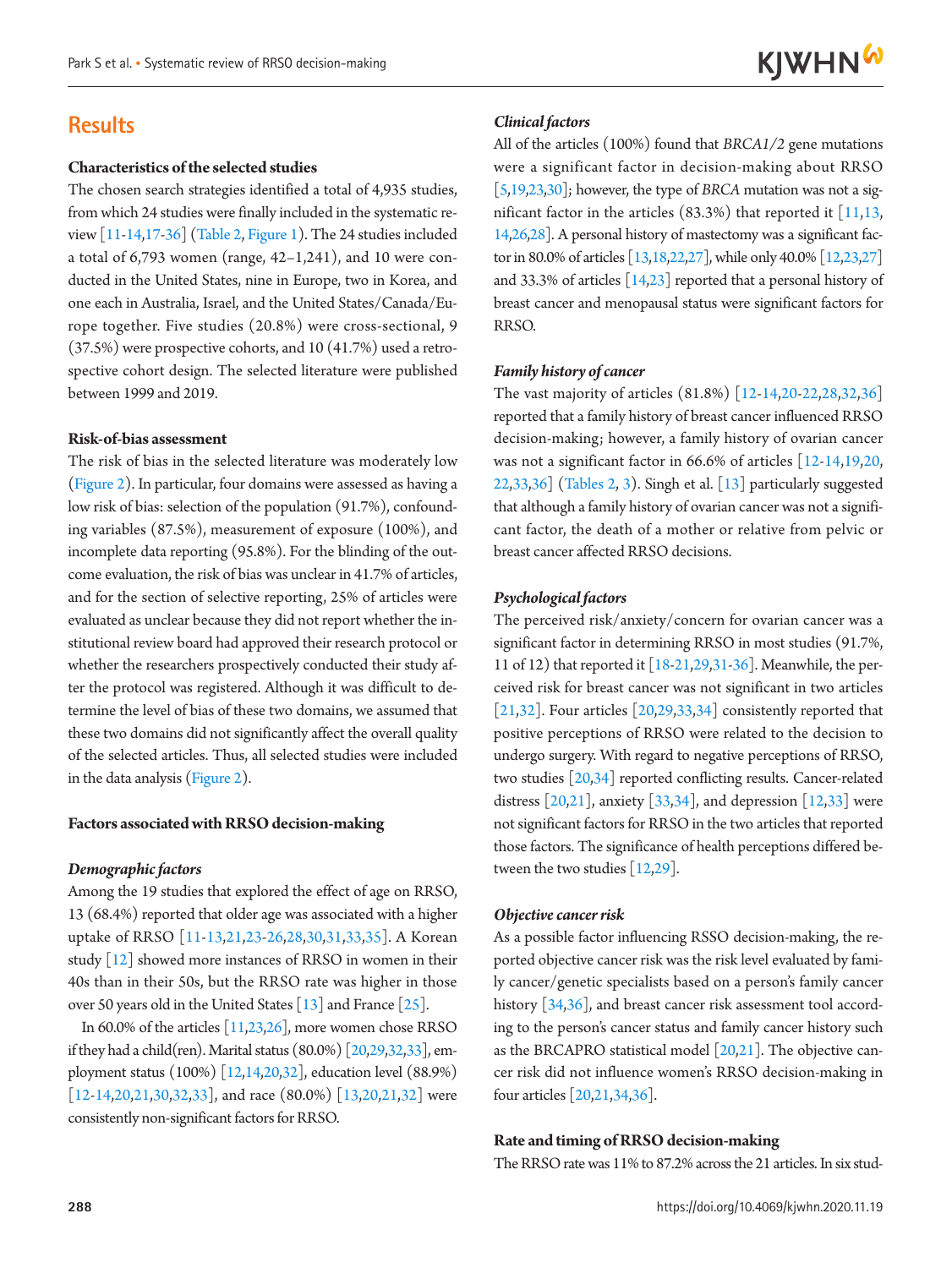| First author<br>(year)       | (period of data<br>collection)<br>Country | Population characteristics                                                                                                                  | time of measurement<br>Study design &<br>(or follow-up)                                                 | Measurement                                       | Significant factors for RRSO                                                                                                                                                                                                          | Non-significant factors for RRSO                                                                                                                                                                                                                                   |
|------------------------------|-------------------------------------------|---------------------------------------------------------------------------------------------------------------------------------------------|---------------------------------------------------------------------------------------------------------|---------------------------------------------------|---------------------------------------------------------------------------------------------------------------------------------------------------------------------------------------------------------------------------------------|--------------------------------------------------------------------------------------------------------------------------------------------------------------------------------------------------------------------------------------------------------------------|
| $[2020]$ $[20]$<br>Ladd      | USA (NR)                                  | ð<br>diagnosed breast cancer, probands<br>· 168 Women who received genetic<br>relatives with a BRCA mutation)<br>counseling for HBOC (newly | Cross-sectional study<br>- Post-counseling<br>(self-report)                                             | C: no intention for RRSO<br>I: intention for RRSO | - Lower score of perceived disadvantages of<br>- HBOC relatives had a higher intention for<br>Perceived risk for ovarian cancer<br>RRSO than probands of HBOC<br>- Perceived advantages of RRSO<br>- Lower ambiguity aversion<br>RRSO | Family history of breast cancer or<br>Cancer stage at diagnosis<br>Objective cancer risk<br>- Employment status<br>Insurance status<br>- Having children<br>ovarian cancer<br>Cancer distress<br>· Marital status<br>Uncertainty<br>- Education<br>- Race<br>. Age |
| $[01]$ $(0102)$<br>Andersen  | USA (2010-2013)                           | - 1,100 Women at high risk for ovarian<br>carriers and 866 high-risk pedigrees)<br>cancer (234 BRCA 1/2 mutation                            | - Prospective cohort study<br>- Up to 72 months<br>(self-report)                                        | C: no RRSO<br>I: RRSO                             | - Experienced false positive screening events<br>· Worry about ovarian cancer<br>- BRCA 1/2 carrier status<br>for high-risk pedigree                                                                                                  | Family history of ovarian cancer<br>- Age                                                                                                                                                                                                                          |
| $[17]$ (2019)<br>Conley      | USA (2016-2017)                           | · 103 Women at high risk for breast<br>cancer                                                                                               | Cross-sectional study<br>(self-report)<br>$\sum_{i=1}^{n}$                                              | C: no intention for RRSO<br>I: intention for RRSO | - BRCA 1/2 carrier status                                                                                                                                                                                                             | Age                                                                                                                                                                                                                                                                |
| $[81]$ $[0002]$<br>Manoukian | Italy (2008-2015)                         | - 128 BRCA1/2 mutation carriers who<br>received pre-/post-test genetic<br>counseling                                                        | - Prospective cohort study<br>- 15 months after the<br>post-test genetic<br>(self-report)<br>counseling | C: surveillance<br>I: RRSO                        | A higher number of family members with<br>· Mastectomy history for cancer therapy<br>Greater feeling of being full of energy<br>· Lower general health perception<br>· Worry about ovarian cancer<br>- Having a child<br>cancer       | $\widetilde{\Xi}$                                                                                                                                                                                                                                                  |
| [14]<br>Kim                  | $(2007 - 2014)$<br>South Korea            | - 42 BRCA1/2 mutation carriers                                                                                                              | Retrospective cohort study<br>(medical records review)<br>- Up to 36 months                             | C: surveillance<br>I: RRSO                        | Consultation with gynecologic oncologists<br>- Menopausal at the time of genetic<br>counseling                                                                                                                                        | · The type of BRCA mutation (BRCA1<br>Personal history of breast cancer<br>- Family history of ovarian cancer<br>Family history of breast cancer<br>- Employment status<br>- Body mass index<br>Comorbidities<br>and BRCA2)<br>Having child<br>Education<br>- Age  |
|                              |                                           |                                                                                                                                             |                                                                                                         |                                                   |                                                                                                                                                                                                                                       | (Continued to the next page)                                                                                                                                                                                                                                       |

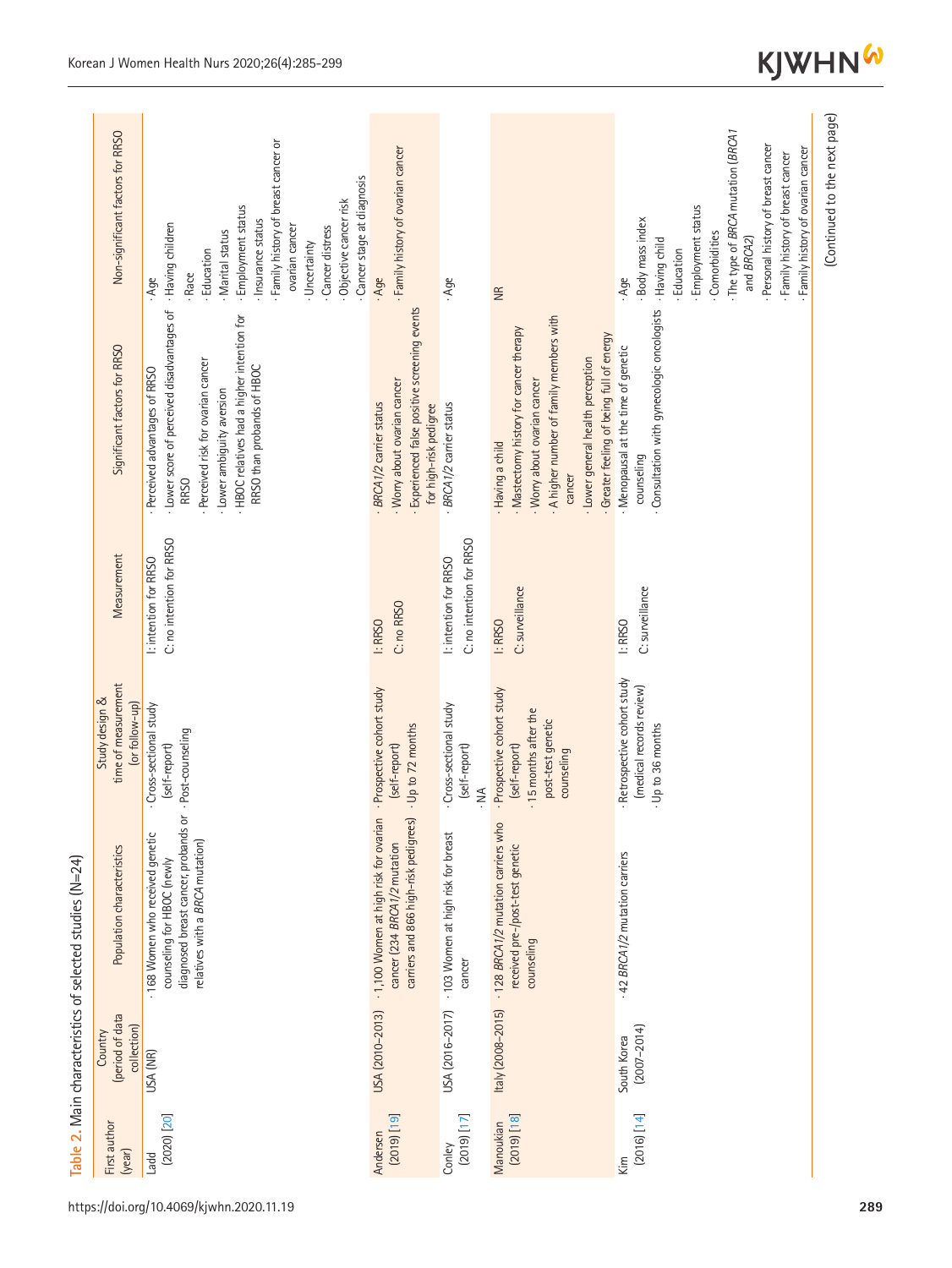| Non-significant factors for RRSO                        | Personal history of breast or ovarian<br>- Perceived risk for breast cancer<br>Knowledge of cancer genetics<br>- Hormone receptor positivity<br>Family history of cancer<br>Objective cancer risk<br>Decisional conflict<br>Cancer distress<br>- Education<br>cancer<br>- Race | Personal history of breast cancer<br>Family history of ovarian cancer<br>Family history of breast cancer<br>Personal history of any cancer | Family history of ovarian cancer<br>Family history of breast cancer<br>· Menopausal status<br>Employment status<br>Health perception<br>Depression status<br>Body mass index<br>Economic status<br>Education | Family history of cancer: first-degree<br>· The type of BRCA mutation (BRCA1<br>degree relatives with breast cancer<br>Age at the time of genetic testing<br>relatives with ovarian cancer<br>Family history of cancer: first-<br>Previous cosmetic surgery<br>and BRCA2)<br>- Education<br>- Race | (Continued to the next page) |
|---------------------------------------------------------|--------------------------------------------------------------------------------------------------------------------------------------------------------------------------------------------------------------------------------------------------------------------------------|--------------------------------------------------------------------------------------------------------------------------------------------|--------------------------------------------------------------------------------------------------------------------------------------------------------------------------------------------------------------|----------------------------------------------------------------------------------------------------------------------------------------------------------------------------------------------------------------------------------------------------------------------------------------------------|------------------------------|
| Significant factors for RRSO                            | - Perceived risk of a BRCA1/2 mutation<br>Perceived risk for ovarian cancer<br>- Family history of ovarian cancer<br>· Age: older                                                                                                                                              | · History of preventive mastectomy                                                                                                         | Age: more women in their 40s than in their<br>Personal history of breast cancer<br>50s                                                                                                                       | · History of relative dying from breast cancer · Personal history of breast biopsy<br>. History of a mother lost to pelvic cancer<br>Age at time of surgery $\geq$ 50 years<br>$-$ Genetic testing $\geq 2005$<br>. Having children<br>· Mastectomy                                                |                              |
| Measurement                                             | C: no intention for RRSO<br>l: intention for RRSO                                                                                                                                                                                                                              | C: no RRSO<br>I: RRSO                                                                                                                      | C: no RRSO<br>I: RRSO                                                                                                                                                                                        | C: surveillance<br>I: RRSO                                                                                                                                                                                                                                                                         |                              |
| time of measurement<br>Study design &<br>(or follow-up) | Cross-sectional study<br>Pre-counseling<br>(self-report)                                                                                                                                                                                                                       | - Retrospective cohort study<br>(medical records review)<br>. NR                                                                           | - Retrospective cohort study<br>(medical records review)<br>- Up to 64 months                                                                                                                                | Retrospective cohort study<br>(medical records review)<br>- Up to 132 months                                                                                                                                                                                                                       |                              |
| Population characteristics                              | - 614 Women who received genetic<br>counseling for HBOC                                                                                                                                                                                                                        | - 218 Women who had familial history<br>or BRCA1/2 mutation                                                                                | - 71 BRCA1/2 mutation carriers eligible<br>for RRSO                                                                                                                                                          | USA (1998-2010) · 136 Unaffected women with BRCA<br>mutations                                                                                                                                                                                                                                      |                              |
| (period of data<br>collection)<br>Country               | USA (2005-2012)                                                                                                                                                                                                                                                                | The Netherlands<br>$(2011 - 2013)$                                                                                                         | $(2003 - 2011)$<br>South Korea                                                                                                                                                                               |                                                                                                                                                                                                                                                                                                    |                              |
| First author<br>(year)                                  | $(2015)$ $[21]$<br>Tong                                                                                                                                                                                                                                                        | $(2015)$ $[22]$<br>van der Aa                                                                                                              | $[2013]$ $[12]$<br>Kim                                                                                                                                                                                       | $[2013]$ $[13]$<br>Singh                                                                                                                                                                                                                                                                           |                              |

**KJWHN<sup>W</sup>** 

**Table 2.** Continued

Table 2. Continued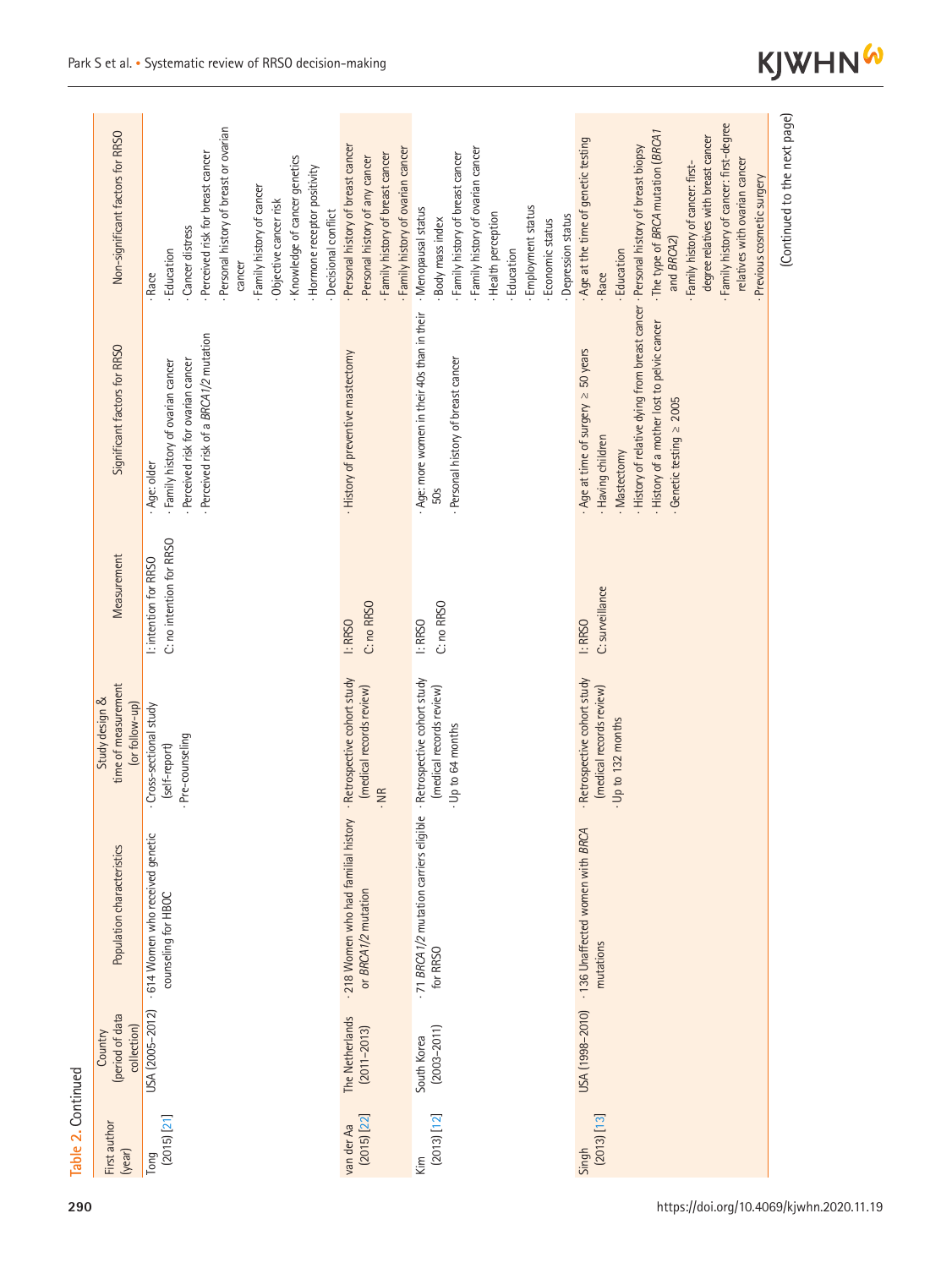|                    | Non-significant factors for RRSO                        | $\widetilde{\Xi}$                                                                                                                                                             | $\frac{R}{R}$                                                                                                             | $\widetilde{\Xi}$                                                                                | The type of BRCA mutation (BRCA1<br>and BRCA2)                                                   |                                                                                                                                                                                                                      | The type of BRCA mutation (BRCA1<br>Personal history of breast cancer<br>and BRCA2)<br>· Mastectomy                                                                         | · The type of BRCA mutation (BRCA1<br>Family history of breast cancer<br>and BRCA2)                                                                                  | Perceived risk for ovarian cancer<br>· Worry about ovarian cancer<br>· Menopausal status<br>· Marital status<br>- Age                                                                                         | (Continued to the next page)<br>Personal history of breast cancer<br>Having children<br>- Education |
|--------------------|---------------------------------------------------------|-------------------------------------------------------------------------------------------------------------------------------------------------------------------------------|---------------------------------------------------------------------------------------------------------------------------|--------------------------------------------------------------------------------------------------|--------------------------------------------------------------------------------------------------|----------------------------------------------------------------------------------------------------------------------------------------------------------------------------------------------------------------------|-----------------------------------------------------------------------------------------------------------------------------------------------------------------------------|----------------------------------------------------------------------------------------------------------------------------------------------------------------------|---------------------------------------------------------------------------------------------------------------------------------------------------------------------------------------------------------------|-----------------------------------------------------------------------------------------------------|
|                    | Significant factors for RRSO                            | Menopausal status: postmenopausal<br>Personal history of breast cancer<br>- Family history of breast cancer<br>- BRCA 1/2 carrier status<br>· Having children<br>- Age: older | mutation carriers had RRSO than BRCA2)<br>· The type of BRCA mutation (more BRCA1<br>. Age: 40-59 years than over the 60s | $(30s: 18.4\%$ <sub>0</sub> , $40s: 55.6\%$ <sub>0</sub> , 50s: 76.2%)<br>Age: over 50 years old | $-Age: 35-60$ years than < 35 years<br>· Having children                                         | Age was positively associated with surgery NR<br>uptake until age 60 years, with women<br>50-59 years old most likely to undergo<br>· Mastectomy history for prevention<br>Personal history of breast cancer<br>RRSO | · Family history of breast cancer: within one<br>· Family history of ovarian cancer<br>- Age: older than 40 years<br>or two relatives<br>- Having children<br>- Race: white | Age $\ge$ 40 years compared with aged $\lt$ 40<br>Family history of ovarian cancer for BRCA2<br>Having a child for BRCA1 carriers<br>years (68% vs. 43%)<br>carriers | Perceived incurability of ovarian cancer<br>Education: under high school reported<br>- Lower general health perceptions<br>advanced vocational/university<br>· Perceived benefits of RRSO<br>higher RRSO than | - Age: older than 50 years<br>BRCA 1/2 carrier status                                               |
|                    | Measurement                                             | I: cumulative incidence<br>function of RRSO<br>C: surveillance                                                                                                                | C: no RRSO<br>I: RRSO                                                                                                     | C: no RRSO<br>I: RRSO                                                                            | C: no RRSO<br>I: RRSO                                                                            | C: no RRSO<br>I: RRSO                                                                                                                                                                                                | C: no RRSO<br>I: RRSO                                                                                                                                                       | C: no RRSO<br>I: RRSO                                                                                                                                                | C: surveillance<br>I: RRSO                                                                                                                                                                                    | C: no intention for RRSO<br>I: intention for RRSO                                                   |
|                    | time of measurement<br>Study design &<br>(or follow-up) | (medical records review)<br>Prospective cohort study<br>· Up to 80 months                                                                                                     | - 60 months post-BRCA testing<br>(medical records review)<br>Prospective cohort study                                     | Prospective cohort study<br>Up to 60 months<br>(self-report)                                     | - Retrospective cohort study<br>6-120 months post-BRCA<br>(medical records review)<br>testing    | Retrospective cohort study<br>(medical records review)<br>44.4 months (median)                                                                                                                                       | Retrospective cohort study<br>(medical records review)<br>Up to 84 months                                                                                                   | disclosure of BRCA testing<br>More than 6 months post-<br>Prospective cohort study<br>(self-report, medical<br>records review)                                       | Prospective cohort study<br>Up to 12 months<br>(self-report)                                                                                                                                                  | Retrospective cohort study<br>receiving BRCA test<br>. 12-48 months after<br>(mail, self-report)    |
|                    | Population characteristics                              | BRCA1/2 mutation carriers and 866<br>genetic counseling for HBOC (287<br>- 1,241 Women who received<br>with high-risk pedigrees)                                              | · 700 BRCA1/2 mutation carriers                                                                                           | 101 BRCA1/2 mutation carriers                                                                    | carriers) with no personal history of<br>306 Women (BRCA1/2 mutation<br>ovarian or breast cancer | · 240 Women (BRCA1/2 mutation<br>carriers)                                                                                                                                                                           | - 88 Women (BRCA1/2 mutation<br>carriers)                                                                                                                                   | 537 Women (BRCA1/2 mutation<br>carriers)                                                                                                                             | ·160 Women (BRCA1/2 mutation<br>carriers)                                                                                                                                                                     | Israel (1995-2001) · 99 Women who had BRCA tests                                                    |
|                    | (period of data<br>collection)<br>Country               | UK (2004-2009)                                                                                                                                                                | UK (1996-2011)                                                                                                            | $(2000 - 2006)$<br>France                                                                        | $(1998 - 2008)$<br>Denmark                                                                       | USA (1996-2006)                                                                                                                                                                                                      | USA (1996-2003)                                                                                                                                                             | $(1994 - 2006)$<br>and Europe<br>USA, Canada,                                                                                                                        | The Netherlands<br>$(2002 - 2004)$                                                                                                                                                                            |                                                                                                     |
| Table 2. Continued | First author<br>(year)                                  | $(2012)$ $[23]$<br>Manchanda                                                                                                                                                  | $(2012)$ $[24]$<br>Sidon                                                                                                  | Julian-Reynier<br>$(2011)$ $[25]$                                                                | $(2010)$ $[26]$<br>Skytte                                                                        | $[2009]$ $[27]$<br>Beattie                                                                                                                                                                                           | $[11]$ $[2008]$<br>Bradbury                                                                                                                                                 | $(2007)$ $[28]$<br>Friebel                                                                                                                                           | $[2007]$ $[29]$<br>Madalinska                                                                                                                                                                                 | $[2006]$ $[30]$<br>Kram                                                                             |
|                    | https://doi.org/10.4069/kjwhn.2020.11.19<br>291         |                                                                                                                                                                               |                                                                                                                           |                                                                                                  |                                                                                                  |                                                                                                                                                                                                                      |                                                                                                                                                                             |                                                                                                                                                                      |                                                                                                                                                                                                               |                                                                                                     |

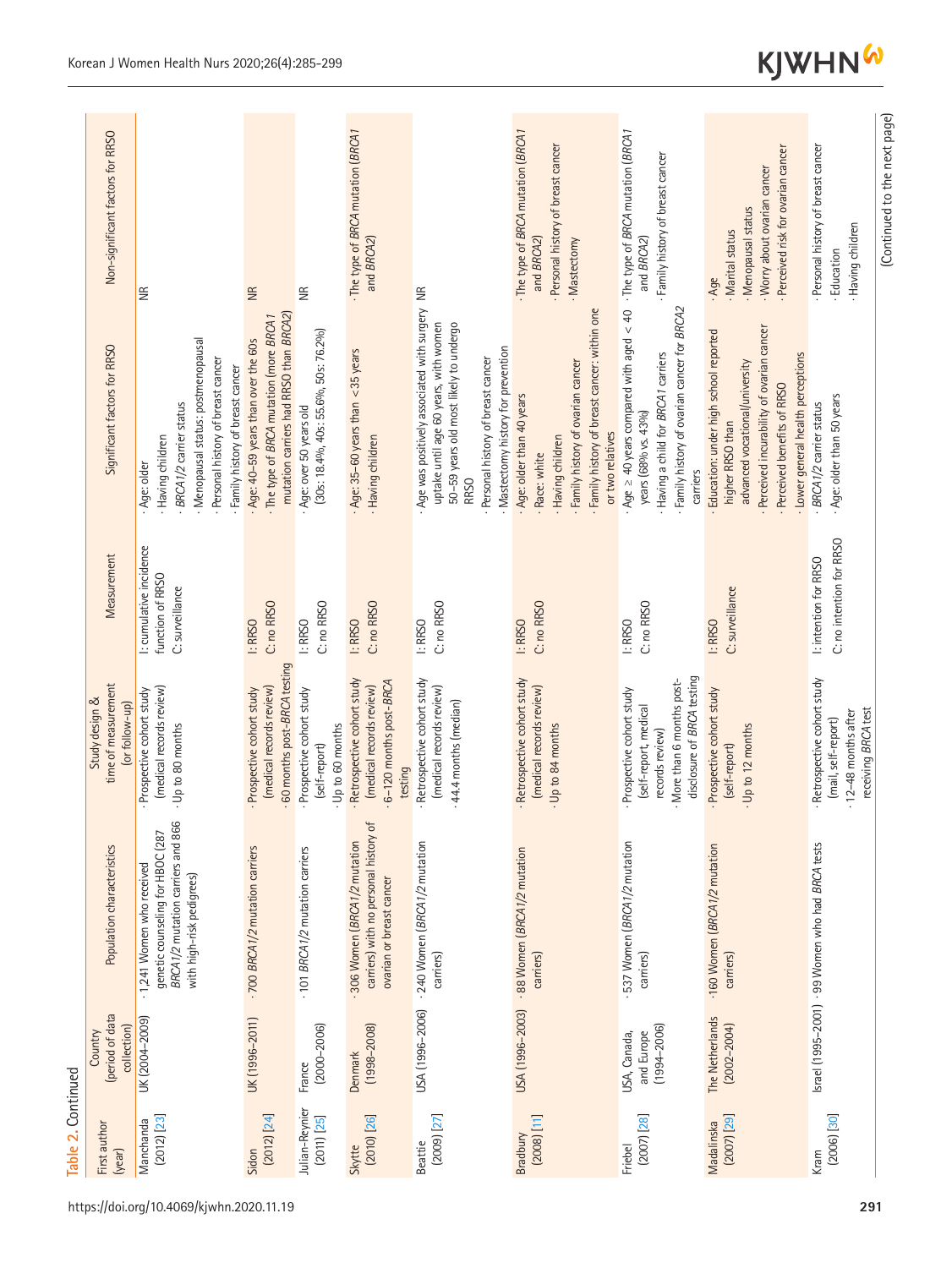| Non-significant factors for RRSO                        |                                                                                                                                        | degree relatives with breast cancer<br>Personal history of breast cancer<br>Perceived risk for breast cancer<br>Family history of cancer: first-<br>Age (standard: 35 years)<br>Employment status<br>Menopausal status<br>Marital status<br>Education<br>Race | - Family history of ovarian cancer<br>Depression status<br>· Marital status<br>Education<br>Anxiety            | Perceived efficacy of RRSO<br>Objective cancer risk<br>Anxiety of cancer<br>Risks of RRSO                    | Dislike of ovarian screening methods<br>Other family members choosing<br>Fear of menopausal symptoms<br>Need to feel like a woman<br>Desire to have children<br>prophylactic surgery<br>- Partner's attitude | Number of first- and second-degree<br>relatives with breast or ovarian<br>Objective cancer risk<br>cancer<br>- Age |
|---------------------------------------------------------|----------------------------------------------------------------------------------------------------------------------------------------|---------------------------------------------------------------------------------------------------------------------------------------------------------------------------------------------------------------------------------------------------------------|----------------------------------------------------------------------------------------------------------------|--------------------------------------------------------------------------------------------------------------|--------------------------------------------------------------------------------------------------------------------------------------------------------------------------------------------------------------|--------------------------------------------------------------------------------------------------------------------|
| Significant factors for RRSO                            | - Perceived risk for ovarian cancer<br>Age: older                                                                                      | Family history of cancer: first-degree<br>Perceived risk for ovarian cancer<br>relatives with ovarian cancer                                                                                                                                                  | Perceived risk of ovarian cancer<br>- Perceived benefits of RRSO<br>- Age: older                               | Reducing anxiety/uncertainty<br>- Perceived benefits of RRSO                                                 | Worry about effectiveness of ovarian<br>- The importance of loss of periods<br>- The importance of recovery time<br>Reducing risk of ovarian cancer<br>Reducing cancer worry<br>screening                    | Anxiety of breast/ovarian cancer                                                                                   |
| Measurement                                             | C: no RRSO<br>I: RRSO                                                                                                                  | C: surveillance<br>I: RRSO                                                                                                                                                                                                                                    | I: intention for RRSO in 12<br>C: no intention for RRSO<br>months                                              | C: no interest to RRSO in the · Stress-related ideation<br>I: interest in RRSO in the<br>future<br>future    | I: important factors for RRSO . Age: older                                                                                                                                                                   | I: interest in RRSO                                                                                                |
| time of measurement<br>Study design &<br>(or follow-up) | Prospective cohort study<br>(self-report)<br><b>BRCA</b> test                                                                          | 12 months after receiving<br>(self-report)<br><b>BRCA</b> test                                                                                                                                                                                                | education and genetic coun-<br>- Following familial cancer<br>Cross-sectional study<br>(self-report)<br>seling | Retrospective cohort study<br>12 months after genetic<br>(telephone interview,<br>self-report)<br>counseling | - Retrospective cohort study<br>$-12-60$ months<br>(self-report)                                                                                                                                             | Retrospective cohort study<br>Prior to attendance at a<br>familial cancer clinic<br>(mail, self-report)            |
| Population characteristics                              | mutation carriers and 34 non-carriers) - 12 months after receiving<br>counseling for HBOC (34 BRCA1/2<br>68 Women who received genetic | 289 High-risk women who underwent · Prospective cohort study<br>genetic counseling and testing for<br>BRCA <sub>1/2</sub>                                                                                                                                     | cancer risk assessment program<br>- 76 Women enrolled in a familial                                            | 94 Women who received genetic<br>counseling for family history of<br>ovarian cancer                          | 58 Women (30 had RRSO, 28 attended<br>a screening program for HBOC)                                                                                                                                          | attended familial cancer clinics<br>· 95 High-risk women who                                                       |
| (period of data<br>collection)<br>Country               | $(1999 - 2003)$<br>Belgium                                                                                                             | $(1995 - 2000)$<br>USA                                                                                                                                                                                                                                        | USA (NR)                                                                                                       | USA (1997)                                                                                                   | UK (1999)                                                                                                                                                                                                    | $(1996 - 1999)$<br>Australia                                                                                       |
| First author<br>(year)                                  | $(2005)$ $[31]$<br>Claes                                                                                                               | $(2003)$ $[32]$<br>Schwartz                                                                                                                                                                                                                                   | $[2003]$ $[33]$<br>Fang                                                                                        | $(2001)$ $[34]$<br>Hurley                                                                                    | $[2001]$ $[35]$<br>ΨŢ                                                                                                                                                                                        | $[199]$ $[36]$<br><b>Meiser</b>                                                                                    |

Table 2. Continued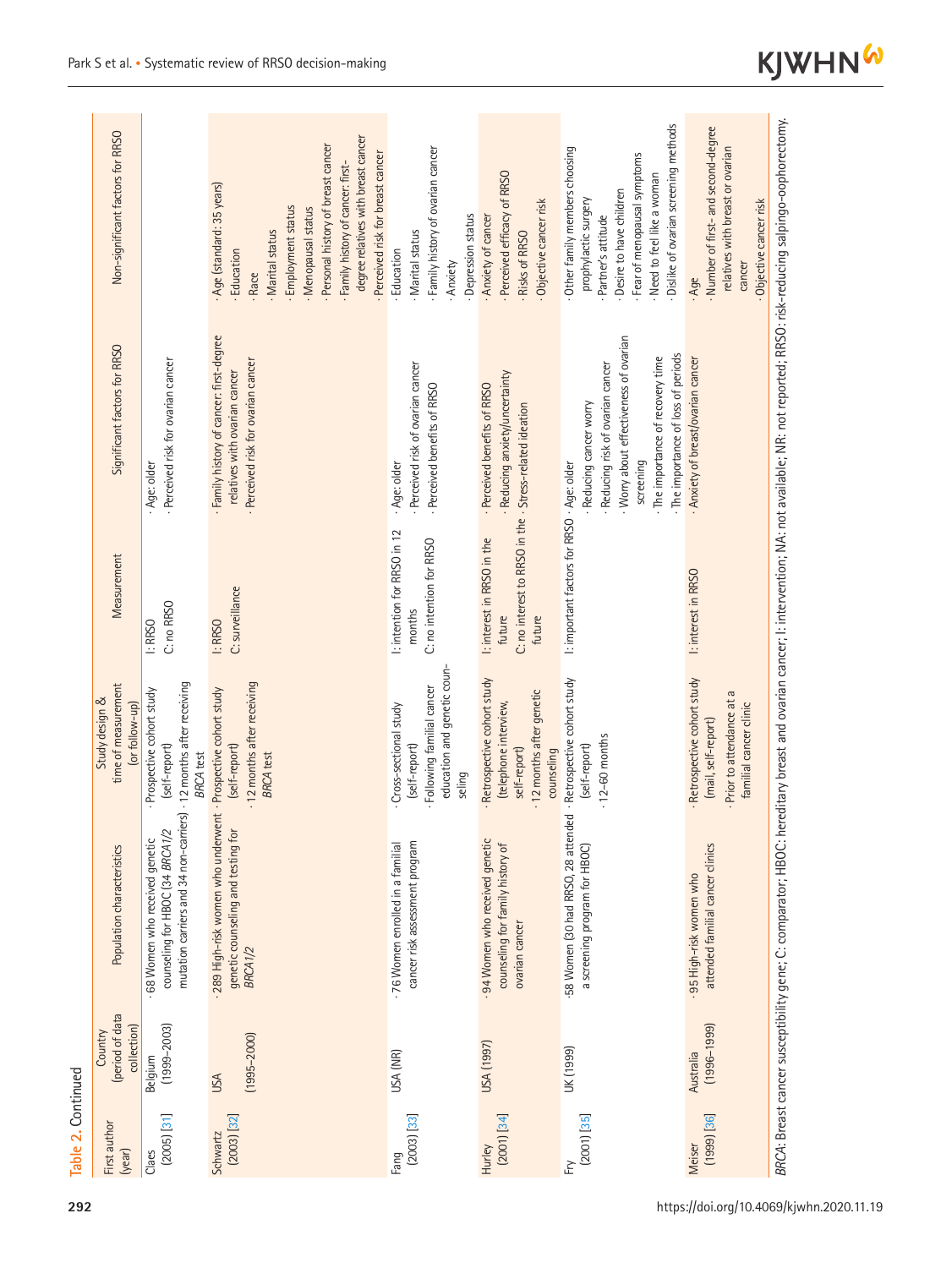



**Figure 1.** Flow diagram of study selection.



**Figure 2.** Risk-of-bias graph. (A) Risk of bias summary. (B) Risk of bias for selected studies.

**A**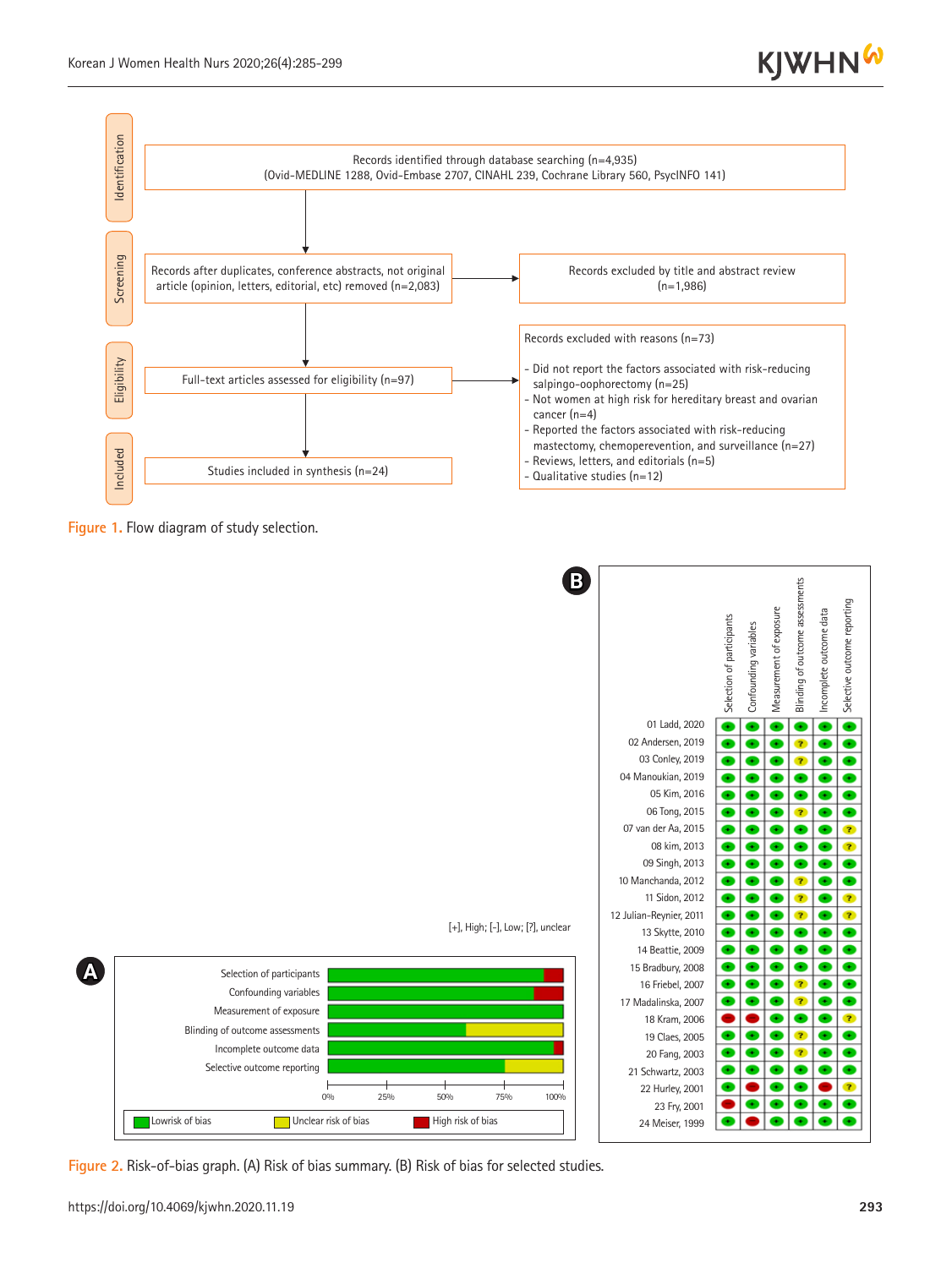

| <mark>Table 3.</mark> Factors associated with the decision to undergo RRSO among women at high risk for hereditary breast and ovarian cancer |  |  |
|----------------------------------------------------------------------------------------------------------------------------------------------|--|--|
|                                                                                                                                              |  |  |

| Factor                |                                                               |                              | Significant factors for RRSO                 | Non-significant factors for RRSO |                                 |  |
|-----------------------|---------------------------------------------------------------|------------------------------|----------------------------------------------|----------------------------------|---------------------------------|--|
|                       |                                                               | No. of articles <sup>+</sup> | References                                   | No. of articles <sup>+</sup>     | References                      |  |
| Demographic factors   | $·$ Age                                                       | 13/19                        | $[11 - 13, 21, 23 - 26, 28, 30, 31, 33, 35]$ | 6/19                             | [17, 19, 20, 29, 32, 36]        |  |
|                       | · Marital status                                              | 1/5                          | $[11]$                                       | 4/5                              | [20, 29, 32, 33]                |  |
|                       | · Having child(ren)                                           | 3/5                          | [11, 23, 26]                                 | 2/5                              | [20, 30]                        |  |
|                       | · Employment status                                           | 0/4                          | Not reported                                 | 4/4                              | [12, 14, 20, 32]                |  |
|                       | · Education level                                             | 1/9                          | $[29]$                                       | 8/9                              | $[12 - 14, 20, 21, 30, 32, 33]$ |  |
|                       | · Race                                                        | 1/5                          | $[11]$                                       | 4/5                              | [13, 20, 21, 32]                |  |
| Clinical factors      | · BRCA1/2 carrier status                                      | 4/4                          | [17, 19, 23, 30]                             | 0/4                              | Not reported                    |  |
|                       | · The type of BRCA (BRCA1 vs.<br>BRCA <sub>2</sub> )          | 1/6                          | $[24]$                                       | 5/6                              | [11, 13, 14, 26, 28]            |  |
|                       | · Menopausal status                                           | 2/5                          | [14, 23]                                     | 3/5                              | [12, 29, 32]                    |  |
|                       | · Mastectomy                                                  | 4/5                          | [13, 18, 22, 27]                             | 1/5                              | $[11]$                          |  |
|                       | · Personal history of breast<br>cancer                        | 3/9                          | [12, 23, 27]                                 | 6/9                              | [11, 12, 21, 22, 30, 32]        |  |
|                       | Family history of cancer · Family history of breast<br>cancer | 2/11                         | [11, 23]                                     | 9/11                             | $[12 - 1420 - 222283236]$       |  |
|                       | · Family history of ovarian<br>cancer                         | 4/12                         | [11, 21, 28, 32]                             | 8/12                             | $[12 - 14, 19, 20, 22, 33, 36]$ |  |
| Psychological factors | · Perceived risk/worry/anxiety<br>for ovarian cancer          | 11/12                        | $[18 - 21, 29, 31 - 36]$                     | 1/12                             | $[29]$                          |  |
|                       | · Perceived risk for breast<br>cancer                         | 0/2                          | Not reported                                 | 2/2                              | [21, 32]                        |  |
|                       | · Perceived advantages of<br><b>RRSO</b>                      | 4/4                          | [20, 29, 33, 34]                             | 0/4                              | Not reported                    |  |
|                       | · Perceived disadvantages of<br><b>RRSO</b>                   | 1/2                          | $[20]$                                       | 1/2                              | $[34]$                          |  |
|                       | · General health perceptions                                  | 1/2                          | $[29]$                                       | 1/2                              | $[12]$                          |  |
|                       | · Cancer distress                                             | 0/2                          | Not reported                                 | 2/2                              | [20, 21]                        |  |
|                       | · Anxiety                                                     | 0/2                          | Not reported                                 | 2/2                              | [32, 34]                        |  |
|                       | · Depression                                                  | 0/2                          | Not reported                                 | 2/2                              | [12, 33]                        |  |
| Objective cancer risk |                                                               | 0/4                          |                                              | 4/4                              | [20, 21, 34, 36]                |  |

*BRCA*: Breast cancer susceptibility gene; RRSO: risk-reducing salpingo-oophorectomy. Reported in articles/total articles.

ies [1[7,20,](#page-12-15)21,30,33,36], 11% to 61.6% of women at high risk for HBOC intended to undergo RRSO in the future (mean, 41.6%; 481 of 1,155 women). In 15 studies [11-14,18,22-29,31,32], 46.2% of women received RRSO (range, 23.4%–87.2%; 1,830 of 3,960 women (Table 4).

Four articles [14,12,26,27] reported the length of time that elapsed between the *BRCA* test and RRSO (Table 4). Of the three articles that studied Koreans  $\lceil 12,14 \rceil$  and Americans  $\lceil 27 \rceil$ , the mean time to decide was 2 to 7.3 months. Meanwhile, a Danish article [26] reported that it took 34 months to decide, and a Korean article  $\lceil 12 \rceil$  reported that the maximum time to decide was 64 months. In two Korean articles on *BRCA* carriers [12,14], the proportion of patients who received RRSO within 1 year after receiving a genetic consultation was reported to be high, at 85.7% [12] and 86.4% [14], respectively.

### **Discussion**

The goal of this study was to identify significant factors affecting RRSO decision-making among women at high risk of HBOC and to explore the uptake rate and decision timing for RRSO. Among the reviewed articles, 13 [11-13,21,23-26,28,30,31,33,35] suggested that older age was associated with the decision to undergo RRSO. Although six studies [17,19,20,29,32,36] did not find that age was significant, those studies analyzed age as a continuous variable; therefore, they failed to determine which age group received RRSO more. In this review, women in their 40s and 50s were more likely to undergo RRSO than other age groups in four studies  $[12,13,24,25]$  $[12,13,24,25]$  $[12,13,24,25]$ , and the studies that analyzed age groups were more reliable than those that examined age as a continuous variable. Therefore, age is considered to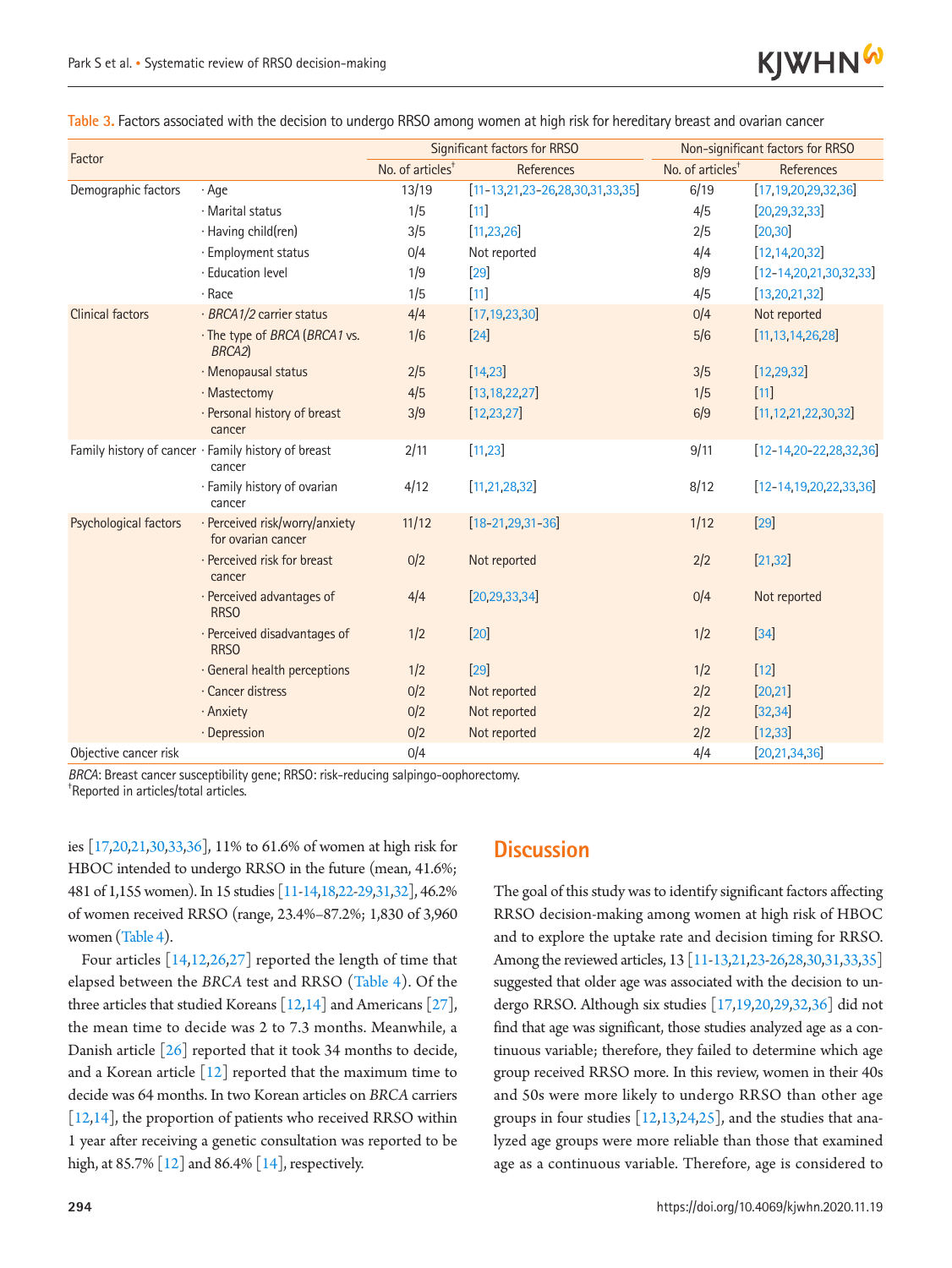

**Table 4.** RRSO rate and timing among women at high risk for HBOC

| First author /publication year                    | Country           | Follow-up (month) | RRSO, n (%)        | Timing for RRSO (month), mean (range) |
|---------------------------------------------------|-------------------|-------------------|--------------------|---------------------------------------|
| Intention for RRSO in women at high risk for HBOC |                   |                   |                    |                                       |
| Ladd (2020) [20]                                  | <b>USA</b>        | <b>NR</b>         | 103/168 (61.3)     | <b>NR</b>                             |
| Conley (2019) [17]                                | <b>USA</b>        | <b>NR</b>         | 11/103(10.7)       | <b>NR</b>                             |
| Tong (2015) [21]                                  | <b>USA</b>        | <b>NR</b>         | 261/614 (42.5)     | <b>NR</b>                             |
| Kram (2006) [30]                                  | Israel            | $12 - 48$         | 61/99 (61.6)       | <b>NR</b>                             |
| Fang (2003) [33]                                  | <b>USA</b>        | <b>NR</b>         | 26/76 (34.2)       | <b>NR</b>                             |
| Meiser (1999) [36]                                | Australia         | <b>NR</b>         | 19/95 (20.0)       | <b>NR</b>                             |
| Total                                             |                   |                   | 481/1,155 (41.6)   |                                       |
| RRSO in women at high risk for HBOC               |                   |                   |                    |                                       |
| Manoukian (2019) [18]                             | Italy             | 15                | 55/128 (43.0)      | <b>NR</b>                             |
| Kim (2016) [14]                                   | South Korea       | 36                | 22/42 (52.4)       | $7.3(0.6 - 33.9)$                     |
| van der Aa (2015) [22]                            | The Netherlands   | <b>NR</b>         | 190/218 (87.2)     | <b>NR</b>                             |
| Kim (2013) [12]                                   | South Korea       | 64                | 21/71 (29.6)       | $2(0-64)$                             |
| Singh (2013) [13]                                 | <b>USA</b>        | <b>NR</b>         | 71/136 (52.2)      | <b>NR</b>                             |
| Manchanda (2012) [23]                             | <b>UK</b>         | 80                | 265/1,133 (23.4)   | <b>NR</b>                             |
| Sidon (2012) [24]                                 | <b>UK</b>         | 60                | 309/700 (44.1)     | <b>NR</b>                             |
| Julian-Reynier (2011) [25]                        | France            | 60                | 43/101 (42.6)      | <b>NR</b>                             |
| Skytte (2010) [26]                                | Denmark           | $6 - 120$         | 218/306 (71.2)     | 34                                    |
| Beattie (2009) [27]                               | <b>USA</b>        | $6 - 120$         | 122/240 (50.8)     | $\overline{4}$                        |
| Bradbury (2008) [11]                              | <b>USA</b>        | 84                | 62/88 (70.5)       | <b>NR</b>                             |
| Friebel (2007) [28]                               | North America, EU | $\geq 6$          | 297/537 (55.3)     | <b>NR</b>                             |
| Madalinska (2007) [29]                            | Netherlands       | 12                | 118/160 (73.8)     | <b>NR</b>                             |
| Claes (2005) [31]                                 | Belgium           | 12                | 16/21 (75.0)       | <b>NR</b>                             |
| Schwartz (2003) [32]                              | <b>USA</b>        | 12                | 21/79 (26.6)       | <b>NR</b>                             |
| Total                                             |                   |                   | 1,830/3,960 (46.2) |                                       |

HBOC: Hereditary breast and ovarian cancer; NR: not reported; RRSO: risk-reducing salpingo-oophorectomy.

have a significant influence on decision-making about RRSO.

Although our study and the previous systematic review [7] did not confirm whether having child(ren)  $[11,20,23,26,30]$  or menopause [12,14,23,29,33] affected RRSO decisions, childbirth and menopause status are important variables in the decision-making process for RRSO [7]. This is because women at high risk for HBOC fear surgical-related menopause [7], and fertility is important for women who want to become pregnant. Therefore, qualitative studies that explore how fertility and menopause affect decision-making through in-depth interviews would facilitate a deeper understanding of this issue.

In this review, a personal history of mastectomy was a significant factor affecting RRSO in 80.0% of the articles, but a history of breast cancer was not a significant factor in 40.0% of the studies. A previous systematic review also showed that women with breast cancer tended to select RRM more frequently than RRSO [7]. Further research is needed to examine whether breast cancer history is associated with RRM, and if having a mastectomy affects decision-making about RRSO.

Most of the selected studies showed that a family history of

https://doi.org/10.4069/kjwhn.2020.11.19 **295**

breast cancer (81.8%) and ovarian cancer (66.7%) were not associated with having RRSO. This result is supported by a systematic review reporting that RRM was more strongly affected than RSSO by family cancer history [7]. Therefore, a family history of ovarian/or breast cancer is assumed to be a more important factor in determining RRM than RRSO. In one article [13], RRSO was more likely to be chosen if a mother or relative had died from breast or ovarian cancer than simply having a family cancer history. Furthermore, Howard et al. [7] reported that RRM was more likely to be chosen based on experiences of first-degree relatives, especially mothers and sisters, rather than of having a family history of ovarian/breast cancer. Therefore, future studies should analyze the death of a close family member from cancer, as distinct from a family history of cancer.

Perceived risk of cancer is a well-known factor contributing to the choice to undergo risk-reducing surgery among women at high risk for HBOC  $[5,7,37]$  $[5,7,37]$  $[5,7,37]$ . Our study found that the perceived risk of ovarian cancer was the main motivation for choosing to undergo RRSO. However, the mechanism underlying cancer risk perception is still unknown  $\left[38\right]$  $\left[38\right]$  $\left[38\right]$ . Four articles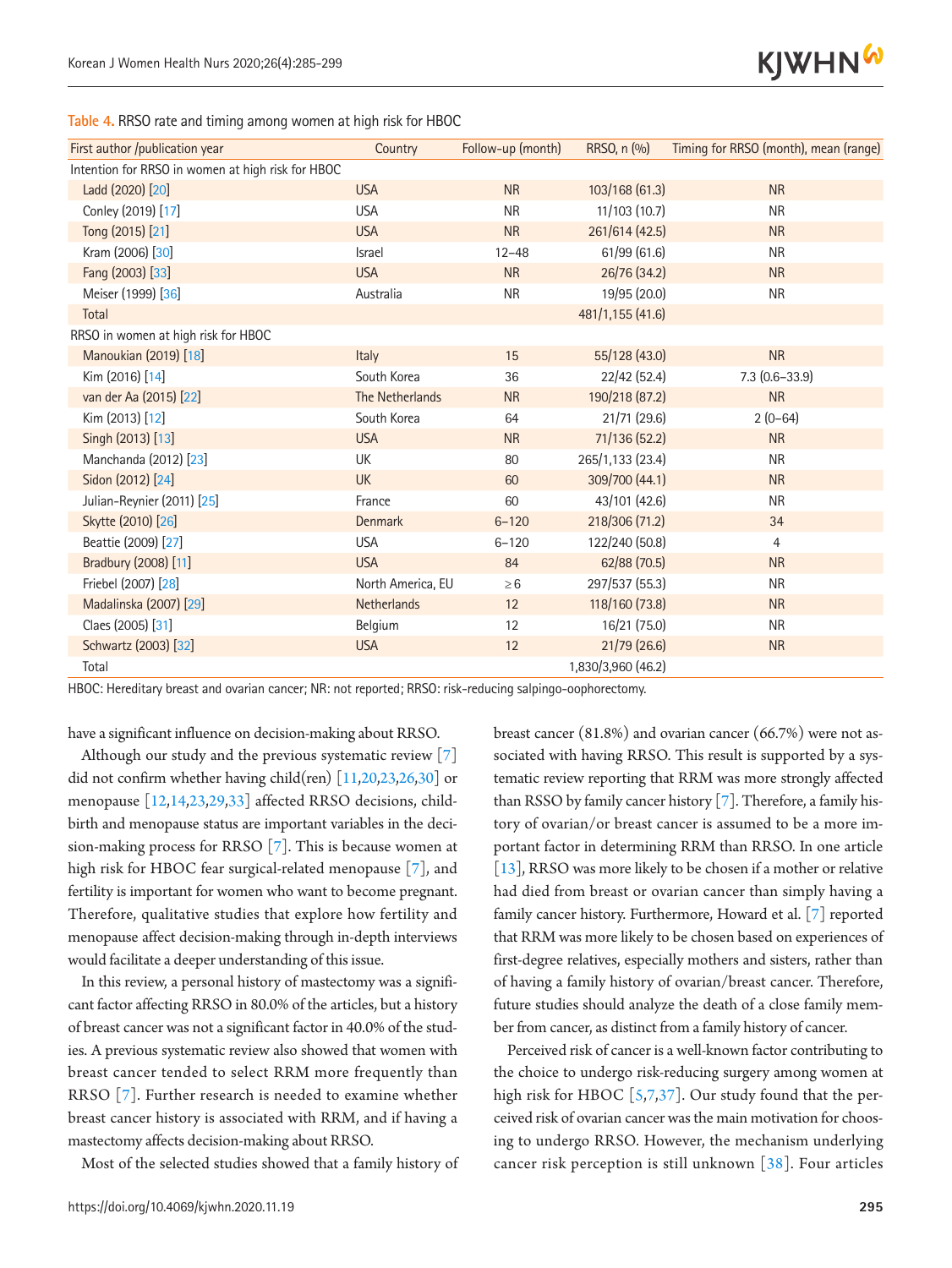[5,19,23,30] reported that *BRCA* carriers chose RRSO more frequently than non-carriers, which was an expected result. Although Padamsee et al.  $\lceil 5 \rceil$  suggested that the perception of RRSO could vary depending on the type of *BRCA* mutation, in this study there was no evidence that the type of *BRCA* mutation affected decision-making about RRSO [11,13,14,26,28]. Therefore, in-depth studies are needed to determine whether there are differences in the RRSO decision-making process depending on the *BRCA* mutation type  $\lceil 5 \rceil$ .

A systematic review [7] found that psychological factors affected decisions about RRM, but we could not confirm whether psychological stability (e.g., cancer-related distress, anxiety, and depression) affected RRSO decision-making in this study. Therefore, further studies are needed to identify differences in psychological motivations for decisions about RRSO and RRM.

Previous qualitative studies showed that family factors were related to RRSO [7,[39](#page-14-2)], and a systematic review found that spouses, family/friends, and doctors' recommendations influenced the choice to undergo RRM [\[38](#page-14-1)]. However, we could not determine whether these factors were explored in quantitative studies related to RRSO. These gaps may suggest that family and interpersonal factors in RRSO decision-making have not been explored. However, family, friends, and communities influence the information obtained and the decision-making process. Therefore, further research is needed to identify the impact of these factors and to integrate the factors reported in qualitative studies.

In this review, objective cancer risk was not related to the decision to undergo RRSO. This result implies that women decide to undergo RRSO to reduce anxiety based on the perceived risk of ovarian cancer  $[40]$ , rather than on objective information. In addition, the effect of genetic testing on RRSO decisions has not been reported to a sufficient extent. Therefore, it is necessary to confirm whether fully-informed decision-making is happening in the clinical setting.

The uptake rate of RRSO varied from 11% to 87.2% across the selected articles in this review. Among those who opted for RRSO, Koreans were younger than Europeans [12,13,25], and 71.2% to 87.2% of Danish [26] and Dutch [22,29] women chose RRSO, which was a higher rate than that of women in other countries. This study also showed that Danish women took a longer time to make decisions than Koreans and Americans. These results imply that socio-cultural factors and national health care systems may affect RRSO decisions. This is supported by Padamsee et al. [5], who suggested that geographical differences, which may be a proxy for differences in health care infrastructure and cultural contexts, influence RRSO decisions.

Therefore, further research is needed to examine how sociocultural factors and health care delivery systems affect RRSO decision-making and surgical timing.

The generalizability of the results of this systematic review is limited because we did not review the factors associated with RRSO from qualitative research. Nevertheless, this study is meaningful in that it provides fundamental information regarding factors affecting RRSO decisions based on current evidence. In particular, we found that the perceived risk of ovarian cancer, older age, and being a *BRCA* carrier are major factors affecting RRSO decision-making.

Based on the results of this study, we suggest the following: (1) considering that the decision process of RRSO is complex and involves various factors, it is necessary to identify how family factors, socio-cultural characteristics, and healthcare systems affect the decision process; (2) further studies are needed to confirm the significance of factors that have been reported in a few studies or have shown contradictory results across articles; and (3) interventions should be developed based on information about objective cancer risk.

### **ORCID**

Sun-young Park, [https://orcid.org/0000-0003-3560-83](http://orcid.org/0000-0003-3560-8369)69 Youlim Kim, [https://orcid.org/0000-0002-4477-24](http://orcid.org/0000-0002-4477-2489)89 Sue Kim, [https://orcid.org/0000-0003-3785-2445](http://orcid.org/0000-0003-3785-2445)

### **Authors' contributions**

Conceived and designed the research: Park S, Kim S; Searched the data: Park S; Contributed selection and quality assessment of the literature, Analyzed the data: Park S, Kim Y; Writing– original draft: all authors; Writing–review & editing: all authors.

### **Conflict of interest**

Sue Kim has been editor of the *Korean Journal of Women Health Nursing* since January 2020. She was not involved in the review process of this manuscript. Otherwise, there was no conflict of interest.

### **Funding**

None.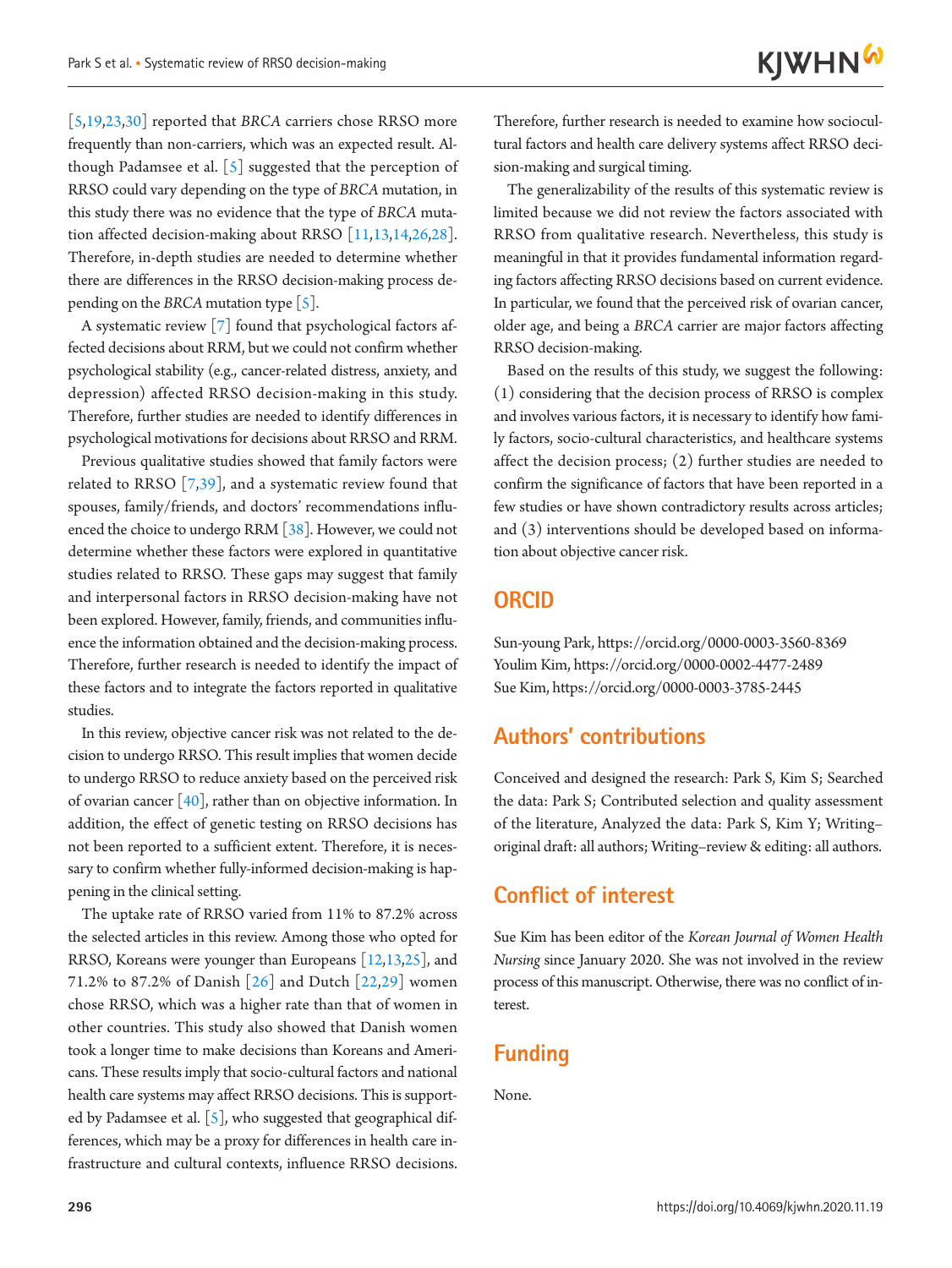## **Data availability**

The datasets are available from the corresponding author on reasonable request.

## <span id="page-12-0"></span>**Acknowledgments**

We thank Gayoung Shin, MS for contributing to the selection of the articles.

## **Supplementary materials**

Further details on supplementary materials are presented online (available at: https://doi.org/10.4069/kjwhn.2020.11.19).

## **References**

- 1. [Hartmann LC, Lindor NM. The role of risk-reducing surgery](https://doi.org/10.1056/NEJMra1503523) [in hereditary breast and ovarian cancer. N Engl J Med.](https://doi.org/10.1056/NEJMra1503523) [2016;374\(5\):454-468. https://doi.org/10.1056/NEJMra1](https://doi.org/10.1056/NEJMra1503523) [503523](https://doi.org/10.1056/NEJMra1503523)
- <span id="page-12-3"></span>2. Petrucelli N, Daly MB, Feldman GL. Hereditary breast and ovarian cancer due to mutations in BRCA1 and BRCA2. Genet Med. 2010;12(5):245-259. https://doi.org/10.1097/ GIM.0b013e3181d38f2f
- <span id="page-12-1"></span>3. Kang E, Seong MW, Park SK, Lee JW, Lee J, Kim LS, et al. The prevalence and spectrum of BRCA1 and BRCA2 mutations in [Korean population: recent update of the Korean He](https://doi.org/10.1007/s10549-015-3377-4)[reditary Breast Cancer \(KOHBRA\) study. Breast Cancer Res](https://doi.org/10.1007/s10549-015-3377-4) [Treat. 2015;151\(1\):157-168. https://](https://doi.org/10.1007/s10549-015-3377-4)doi.org/10.1007/s10549- 015-3377-4
- <span id="page-12-5"></span><span id="page-12-2"></span>4. Rebbeck TR, Kauff ND, Domchek SM. Meta-analysis of risk reduction estimates associated with risk-reducing salpingo-oophorectomy in BRCA1 or BRCA2 mutation carriers. J Natl Cancer Inst. 2009;101(2):80-87. https://doi.org/10.1093/ jnci/djn442
- 5. Padamsee TJ, Wills CE, Yee LD, Paskett ED. Decision making for breast cancer prevention among women at el[evated risk. Breast](https://doi.org/10.1186/s13058-017-0826-5)  [Cancer Res. 2017;19\(1\):34. https://doi.org/10.1186/s13058-017-](https://doi.org/10.1186/s13058-017-0826-5) [0826-5](https://doi.org/10.1186/s13058-017-0826-5)
- <span id="page-12-4"></span>6[. Meadows R, Padamsee TJ, Paskett ED. Distinctive psycho](https://doi.org/10.1080/07399332.2018.1424855)[logical and social experiences of women choosing prophylac](https://doi.org/10.1080/07399332.2018.1424855)[tic oophorectomy for cancer prevention. Health Care Wom](https://doi.org/10.1080/07399332.2018.1424855)[en Int. 2018;39\(5\):595-616. https://doi.org/10.1080/07399332](https://doi.org/10.1080/07399332.2018.1424855) [.2018.142485](https://doi.org/10.1080/07399332.2018.1424855)5
- 7. [Howard AF, Balneaves LG, Bottorff JL. Women's decision](https://doi.org/10.1007/s10897-009-9245-9) [making about risk-reducing strategies in the context of he-](https://doi.org/10.1007/s10897-009-9245-9)

[reditary breast and ovarian cancer: a systematic review. J](https://doi.org/10.1007/s10897-009-9245-9)  [Genet Couns. 2009;18\(6\):578-597. https://doi.org/10.1007/](https://doi.org/10.1007/s10897-009-9245-9) [s10897-009-9245-9](https://doi.org/10.1007/s10897-009-9245-9)

- <span id="page-12-6"></span>8. [Hickey M, Rio I, Trainer A, Marino JL, Wrede CD, Peate M.](https://doi.org/10.1097/GME.0000000000001421)  [What information do healthcare professionals need to inform](https://doi.org/10.1097/GME.0000000000001421)  [premenopausal women about risk-reducing salpingo-oopho](https://doi.org/10.1097/GME.0000000000001421)[rectomy? Menopause. 2020;27\(1\):20-25. https://doi.org/10.](https://doi.org/10.1097/GME.0000000000001421) [1097/GME.0000000000001421](https://doi.org/10.1097/GME.0000000000001421)
- <span id="page-12-7"></span>9. Cherry C, Ropka M, Lyle J, Napolitano L, Daly MB. Understanding the needs of women considering risk-reducing salpingo-oophorectomy. Cancer Nurs. 2013;36(3):E33-E38. https:// doi.org/10.1097/NCC.0b013e3182642cb5
- <span id="page-12-8"></span>10. Rosenberg SM, Greaney ML, Patenaude AF, Sepucha KR, Meyer ME, Partridge AH. "I don't want to take chances.": a qualitative exploration of surgical decision making in young breast cancer survivors. Psychooncology. 2018;27(6):1524- 1529. https://doi.org/10.1002/pon.4683
- <span id="page-12-9"></span>11. Bradbury AR, Ibe CN, Dignam JJ, Cummings SA, Verp M, White MA, et al. Uptake and timing of bilateral prophylactic salpingo-oophorectomy among BRCA1 and BRCA2 mutation carriers. Genet Med. 2008;10(3):161-166. https://doi. org/10.1097/GIM.0b013e318163487d
- 12. [Kim D, Kang E, Hwang E, Sun Y, Hwang Y, Yom CK, et al.](https://doi.org/10.1007/s10689-013-9625-z)  [Factors affecting the decision to undergo risk-reducing salp](https://doi.org/10.1007/s10689-013-9625-z)[ingo-oophorectomy among women with BRCA gene muta](https://doi.org/10.1007/s10689-013-9625-z)[tion. Fam Cancer. 2013;12\(4\):621-628. https://doi.org/10.](https://doi.org/10.1007/s10689-013-9625-z) [1007/s10689-013-9625-z](https://doi.org/10.1007/s10689-013-9625-z)
- <span id="page-12-11"></span>13. Singh K, Lester J, Karlan B, Bresee C, Geva [T, Gordon O. Im](https://doi.org/10.1016/j.ajog.2013.01.026)[pact of family history on choosing risk-reducing surgery](https://doi.org/10.1016/j.ajog.2013.01.026)  [among BRCA mutation carriers. Am J Obstet Gynecol.](https://doi.org/10.1016/j.ajog.2013.01.026)  [2013;208\(4\):329.e1-329.e3296. https://doi.org/10.1016/j.ajog.](https://doi.org/10.1016/j.ajog.2013.01.026) [2013.01.026](https://doi.org/10.1016/j.ajog.2013.01.026)
- <span id="page-12-12"></span>14. Kim SI, Lim MC, Lee DO, Kong S[Y, Seo SS, Kang S, et al. Up](https://doi.org/10.1007/s00432-015-2051-x)[take of risk-reducing salpingo-oophorectomy among female](https://doi.org/10.1007/s00432-015-2051-x)  [BRCA mutation carriers: experience at the National Cancer](https://doi.org/10.1007/s00432-015-2051-x)  [Center of Korea. J Cancer Res Clin Oncol. 2016;142\(1\):333-](https://doi.org/10.1007/s00432-015-2051-x) [340. https://doi.org/10.1007/s](https://doi.org/10.1007/s00432-015-2051-x)00432-015-2051-x
- <span id="page-12-14"></span><span id="page-12-10"></span>15. Moher D, Liberati A, Tetzlaff J, Altman DG; PRISMA Group. Preferred reporting items for systematic r[eviews and meta-anal](https://doi.org/10.1371/journal.pmed.1000097)[yses: the PRISMA statement. PLoS Med. 2009;6\(7\):e1000097.](https://doi.org/10.1371/journal.pmed.1000097)  <https://doi.org/10.1371/journal.pmed.1000097>
- <span id="page-12-15"></span>16. Kim SY, Park JE, Lee YJ, Seo HJ, Sheen SS, Hahn S, et al. Testing a tool for assessing the risk of bias for nonrandomized studies showed moderate reliability and promising validity. J Clin Epidemiol. 2013;66(4):408-414. https://doi.org/10.1016/ j.jclinepi.2012.09.016
- <span id="page-12-13"></span>17. Conley CC, Agnese DM, Vadaparampil ST, Andersen BL.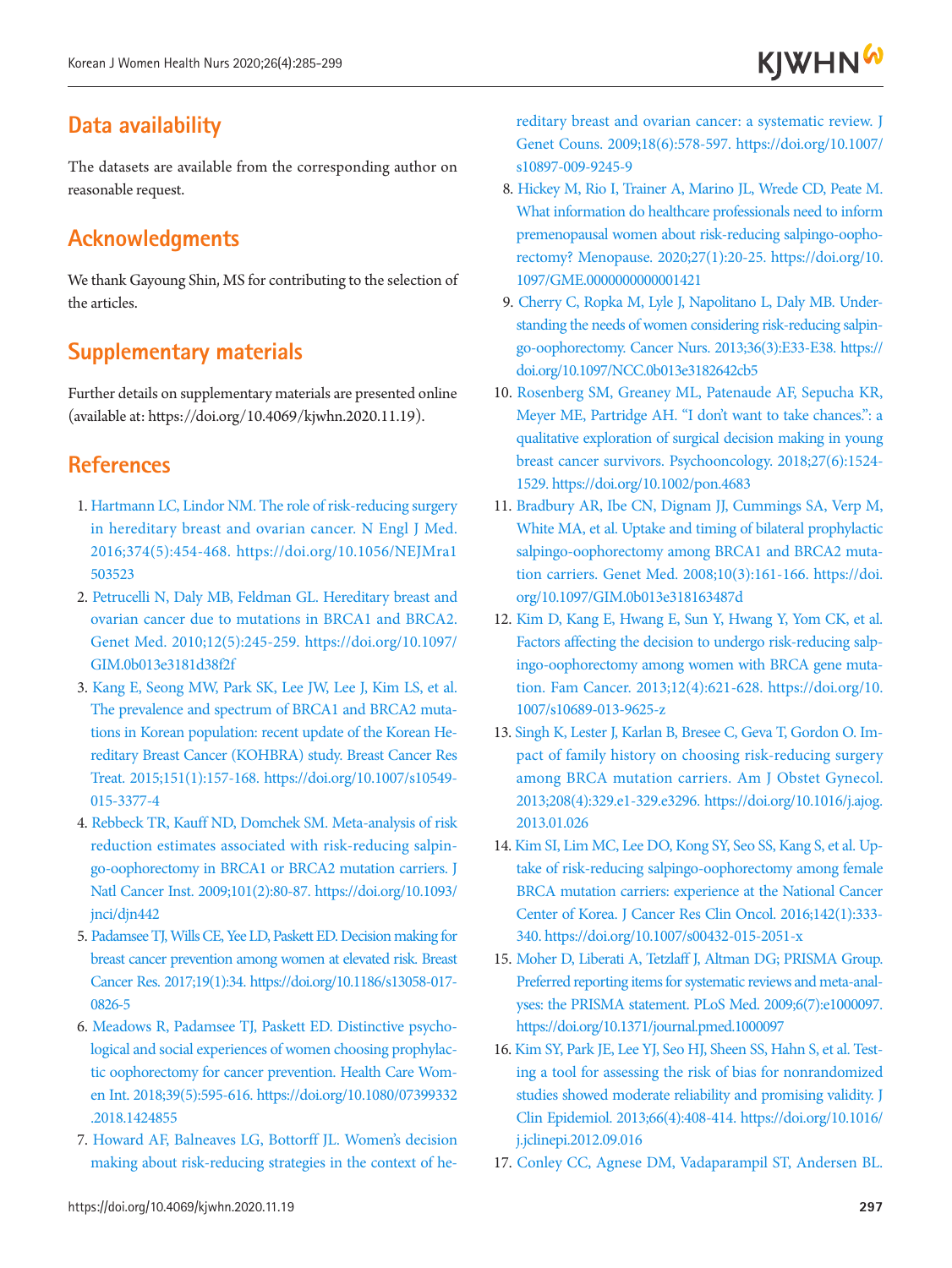Factors associated with intentions for breast cancer risk management: does risk group matter? Psychooncology. 2019; 28(5):1119-1126. https://doi.org/10.1002/pon.5066

- <span id="page-13-7"></span>18. Manoukian S, Alfieri S, Bianchi E, Peissel B, Azzollini J, Borreani C. Risk-reducing surgery in BRCA1/BRCA2 mutation carriers: are there factors associated with the choice? Psychooncology. 2019;28(9):1871-1878. https://doi.org/10.1002/ pon.5166
- 19. Andersen MR, Karlan BY, Drescher CW, Pal[ey P, Hawley S,](https://doi.org/10.1037/hea0000647) [Palomares M, et al. False-positive screening events and worry](https://doi.org/10.1037/hea0000647) [influence decisions about surgery among high-risk women.](https://doi.org/10.1037/hea0000647) [Health Psychol. 2019;38\(1\):43-52. https://doi.org/10.1037/](https://doi.org/10.1037/hea0000647) [hea0000647](https://doi.org/10.1037/hea0000647)
- <span id="page-13-1"></span>20. Ladd MK, Peshkin BN, Senter L, Baldinger S, Isaacs C, Segal H, et al. Predictors of risk-reducing surgery intentions following genetic counseling for hereditary breast and ovarian cance[r. Transl Behav Med. 2020;10\(2\):337-346. https://doi.](https://doi.org/10.1093/tbm/iby101) [org/10.1093/tbm/iby101](https://doi.org/10.1093/tbm/iby101)
- 21. [Tong A, Kelly S, Nusbaum R, Graves K, Peshkin BN, Valdi](https://doi.org/10.1002/pon.3560)[marsdottir HB, et al. Intentions for risk-reducing surgery](https://doi.org/10.1002/pon.3560) [among high-risk women referred for BRCA1/BRCA2 genetic](https://doi.org/10.1002/pon.3560) [counseling. Psychooncology. 2015;24\(1\):33-39. https://doi.](https://doi.org/10.1002/pon.3560) [org/10.1002/pon.3560](https://doi.org/10.1002/pon.3560)
- 22. [van der Aa JE, Hoogendam JP, Butter ES, Ausems MG, Ver](https://doi.org/10.1007/s10689-015-9827-7)[heijen RH, Zweemer RP. The effect of personal medical his](https://doi.org/10.1007/s10689-015-9827-7)[tory and family history of cancer on the uptake of risk-reduc](https://doi.org/10.1007/s10689-015-9827-7)[ing salpingo-oophorectomy. Fam Cancer. 2015;14\(4\):539-](https://doi.org/10.1007/s10689-015-9827-7) [544. https://doi.org/10.1007/](https://doi.org/10.1007/s10689-015-9827-7)s10689-015-9827-7
- 23. [Manchanda R, Burnell M, Abdelraheim A, Johnson M, Shar](https://doi.org/10.1111/j.1471-0528.2011.03257.x)[ma A, Benjamin E, et al. Factors influencing uptake and tim](https://doi.org/10.1111/j.1471-0528.2011.03257.x)[ing of risk reducing salpingo-oophorectomy in women at risk](https://doi.org/10.1111/j.1471-0528.2011.03257.x) [of familial ovarian cancer: a competing risk time to event](https://doi.org/10.1111/j.1471-0528.2011.03257.x) [analysis. BJOG. 2012;119\(5\):527-536. https://doi.org/10.](https://doi.org/10.1111/j.1471-0528.2011.03257.x) [1111/j.1471-0528.2011.03257.x](https://doi.org/10.1111/j.1471-0528.2011.03257.x)
- <span id="page-13-11"></span>24[. Sidon L, Ingham S, Clancy T, Clayton R, Clarke A, Jones EA,](https://doi.org/10.1038/bjc.2011.573) [et al. Uptake of risk-reducing salpingo-oophorectomy in](https://doi.org/10.1038/bjc.2011.573) [women carrying a BRCA1 or BRCA2 mutation: evidence for](https://doi.org/10.1038/bjc.2011.573) [lower uptake in women affected by breast cancer and older](https://doi.org/10.1038/bjc.2011.573) [women. Br J Cancer. 2012;106\(4\):775-779. https://doi.org/](https://doi.org/10.1038/bjc.2011.573) [10.1038/bjc.2011.573](https://doi.org/10.1038/bjc.2011.573)
- <span id="page-13-2"></span>25. [Julian-Reynier C, Mancini J, Mouret-Fourme E, Gauthi](https://doi.org/10.1038/ejhg.2010.241)[er-Villars M, Bonadona V, Berthet P, et al. Cancer risk man](https://doi.org/10.1038/ejhg.2010.241)[agement strategies and perceptions of unaffected women 5](https://doi.org/10.1038/ejhg.2010.241) [years after predictive genetic testing for BRCA1/2 mutations.](https://doi.org/10.1038/ejhg.2010.241) [Eur J Hum Genet. 2011;19\(5\):500-506. https://doi.org/10.](https://doi.org/10.1038/ejhg.2010.241) [1038/ejhg.2010.241](https://doi.org/10.1038/ejhg.2010.241)
- 26. Skytte AB, Gerdes AM, Andersen MK, Sunde L, Brøn-

dum-Nielsen K, Waldstrøm M, et al. Risk-reducing mastectomy and salpingo-oophorectomy in una[ffected BRCA muta](https://doi.org/10.1111/j.1399-0004.2009.01329.x)[tion carriers: uptake and timing. Clin Genet. 2010;77\(4\):342-](https://doi.org/10.1111/j.1399-0004.2009.01329.x) [349. https://doi.org/10.1111/](https://doi.org/10.1111/j.1399-0004.2009.01329.x)j.1399-0004.2009.01329.x

- <span id="page-13-9"></span>27. Beattie MS, Crawford B, Lin F, Vittinghoff E, Ziegler J. Upta[ke, time course, and predictors of risk-reducing surgeries in](https://doi.org/10.1089/gtmb.2008.0067)  [BRCA carriers. Genet Test Mol Biomarkers. 2009;13\(1\):51-](https://doi.org/10.1089/gtmb.2008.0067) [56. https://doi.org/10.1089/gtmb.2008.0067](https://doi.org/10.1089/gtmb.2008.0067)
- <span id="page-13-3"></span>28. Friebel TM, Domchek SM, Neuhausen SL, Wagner T, Evans DG, Isaacs C, et al. Bilateral prophylactic oophorectomy and bilateral prophylactic mastectomy in a prospect[ive cohort of](https://doi.org/10.3816/CBC.2007.n.053)  [unaffected BRCA1 and BRCA2 mutation carriers. Clin](https://doi.org/10.3816/CBC.2007.n.053)  [Breast Cancer. 2007;7\(11\):875-882.](https://doi.org/10.3816/CBC.2007.n.053) https://doi.org/10.3816/ CBC.2007.n.053
- <span id="page-13-8"></span><span id="page-13-4"></span>29. Madalinska JB, van Beurden M, Bleiker EM, Valdimarsdottir HB, Lubsen-Brandsma L, Massuger LF, et al. Predictors of prophylactic bilateral salpingo-oophorectomy compared with gynecologic screening use in BRCA1/2 mutation carriers. J Clin Oncol. 2007;25(3):301-307. https://doi.org/10.1200/ JCO.2006.07.4922
- <span id="page-13-5"></span>30. Kram V, Peretz T, Sagi M. Acceptance of preventive surgeries by Israeli w[omen who had undergone BRCA testing. Fam](https://doi.org/10.1007/s10689-006-0002-z)  [Cancer. 2006;5\(4\):327-335. https://doi.org/10.1007/s10689-](https://doi.org/10.1007/s10689-006-0002-z) [006-0002-z](https://doi.org/10.1007/s10689-006-0002-z)
- <span id="page-13-10"></span>31. Claes E, Evers-Kiebooms G, Decruyenaere M, Denayer L, Boogaerts A, Philippe K, et al. Surveillance behavior and prop[hylactic surgery after predictive testing for hereditary breast/](https://doi.org/10.3200/BMED.31.3.93-106) [ovarian cancer. Behav Med. 2005;31\(3\):93-105. https://doi.](https://doi.org/10.3200/BMED.31.3.93-106) [org/10.3200/BMED.31.3.93-106](https://doi.org/10.3200/BMED.31.3.93-106)
- 32. [Schwartz MD, Kaufman E, Peshkin BN, Isaacs C, Hughes C,](https://doi.org/10.1200/JCO.2003.01.088)  [DeMarco T, et al. Bilateral prophylactic oophorectomy and](https://doi.org/10.1200/JCO.2003.01.088)  [ovarian cancer screening following BRCA1/BRCA2 muta](https://doi.org/10.1200/JCO.2003.01.088)[tion testing. J Clin Oncol. 2003;21\(21\):4034-4041. https://doi.](https://doi.org/10.1200/JCO.2003.01.088) [org/10.1200/JCO.2003.01.088](https://doi.org/10.1200/JCO.2003.01.088)
- <span id="page-13-6"></span>33. [Fang CY, Miller SM, Malick J, Babb J, Hurley KE, Engstrom](https://doi.org/10.1016/s0091-7435(03)00163-4)  [PF, et al. Psychosocial correlates of intention to undergo pro](https://doi.org/10.1016/s0091-7435(03)00163-4)[phylactic oophorectomy among women with a family history](https://doi.org/10.1016/s0091-7435(03)00163-4)  [of ovarian cancer. Prev Med. 2003;37\(5\):424-431. https://doi.](https://doi.org/10.1016/s0091-7435(03)00163-4) [org/10.1016](https://doi.org/10.1016/s0091-7435(03)00163-4)/s0091-7435(03)00163-4
- <span id="page-13-0"></span>34. Hurley KE, Miller SM, Costalas JW, Gillespie D, Daly MB. Anxiety/uncertainty reduction as a motivation for interest in prop[hy](https://doi.org/10.1089/152460901300039566)[lactic oophorectomy in women with a family history of ovarian](https://doi.org/10.1089/152460901300039566)  [cancer. J Womens Health Gend Based Med. 2001;10\(2\):189-199.](https://doi.org/10.1089/152460901300039566)  [https://doi.org/1](https://doi.org/10.1089/152460901300039566)0.1089/152460901300039566
- 35. [Fry A, Rush R, Busby-Earle C, Cull A. Deciding about pro](https://doi.org/10.1006/pmed.2001.0924)[phylactic oophorectomy: what is important to women at in](https://doi.org/10.1006/pmed.2001.0924)[creased risk of ovarian cancer? Prev Med. 2001;33\(6\):578-](https://doi.org/10.1006/pmed.2001.0924)